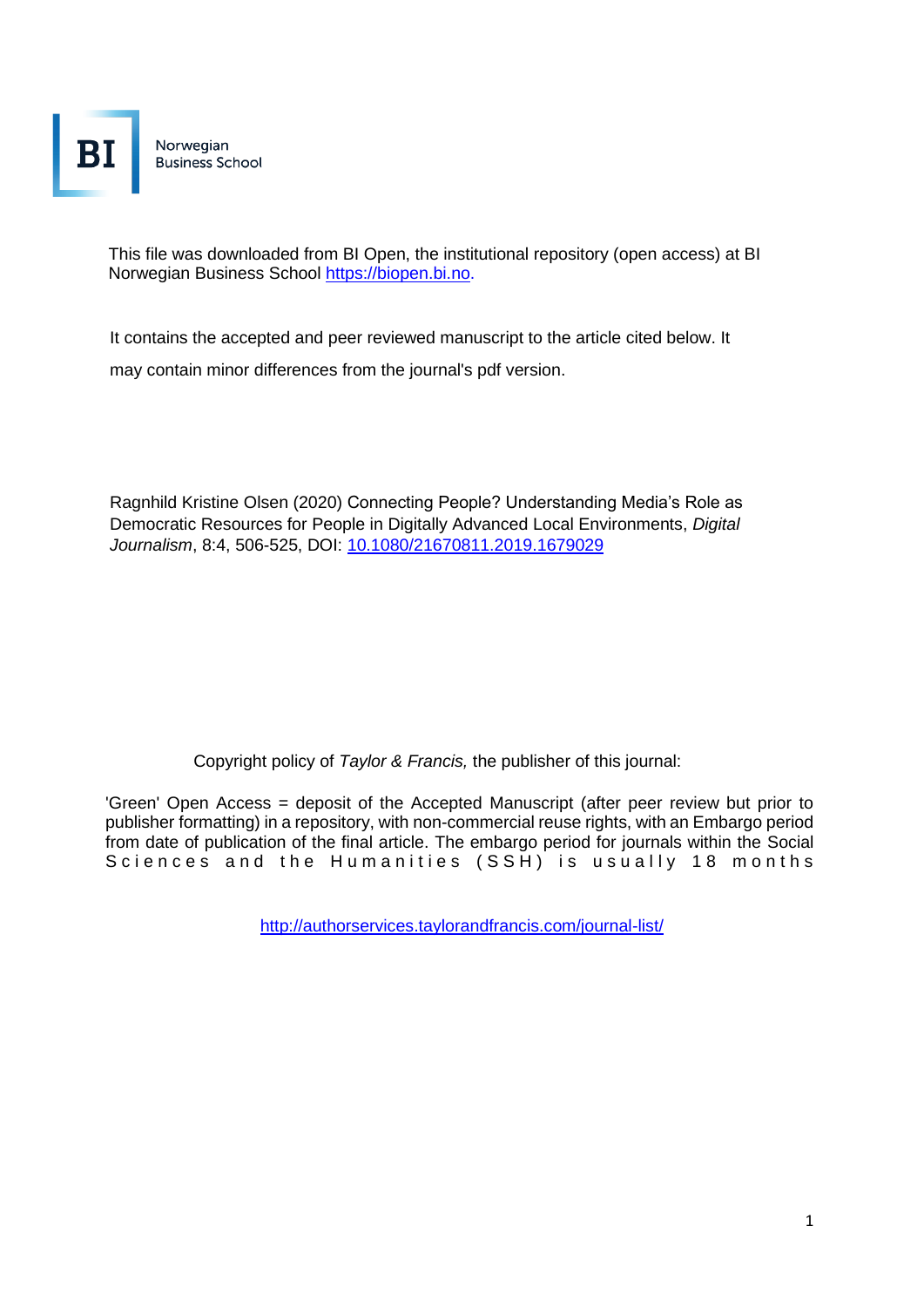# **Connecting people? Understanding media's role as democratic resources for people in digitally advanced local environments**

Digital Journalism

Ragnhild Kristine Olsen

#### **Author details:**

Ragnhild Kristine Olsen, Department of Communication and Culture, BI Norwegian Business School, Oslo, Norway, e-mail: ragnhild.k.olsen@bi.no, ORCID: [https://orcid.org/0000-0003-3072-8046,](https://orcid.org/0000-0003-3072-8046) Twitter: @ragnhildo, Institutional URL: https://www.bi.edu/

# **Acknowledgements:**

The author would like to thank Associate Professor Sandra González-Bailón at the Annenberg School for Communication, Associate Professor Christoph Lutz and PhD Candidate Njål Andersen at BI Norwegian Business School for their insightful advice regarding methodology, and the anonymous reviewers for their comments.

# **Funding:**

This work was supported by the Research Council of Norway (Norges Forskningsråd) under project number 247602 as part of The Program on the Culture and Media Sector (KULMEDIA).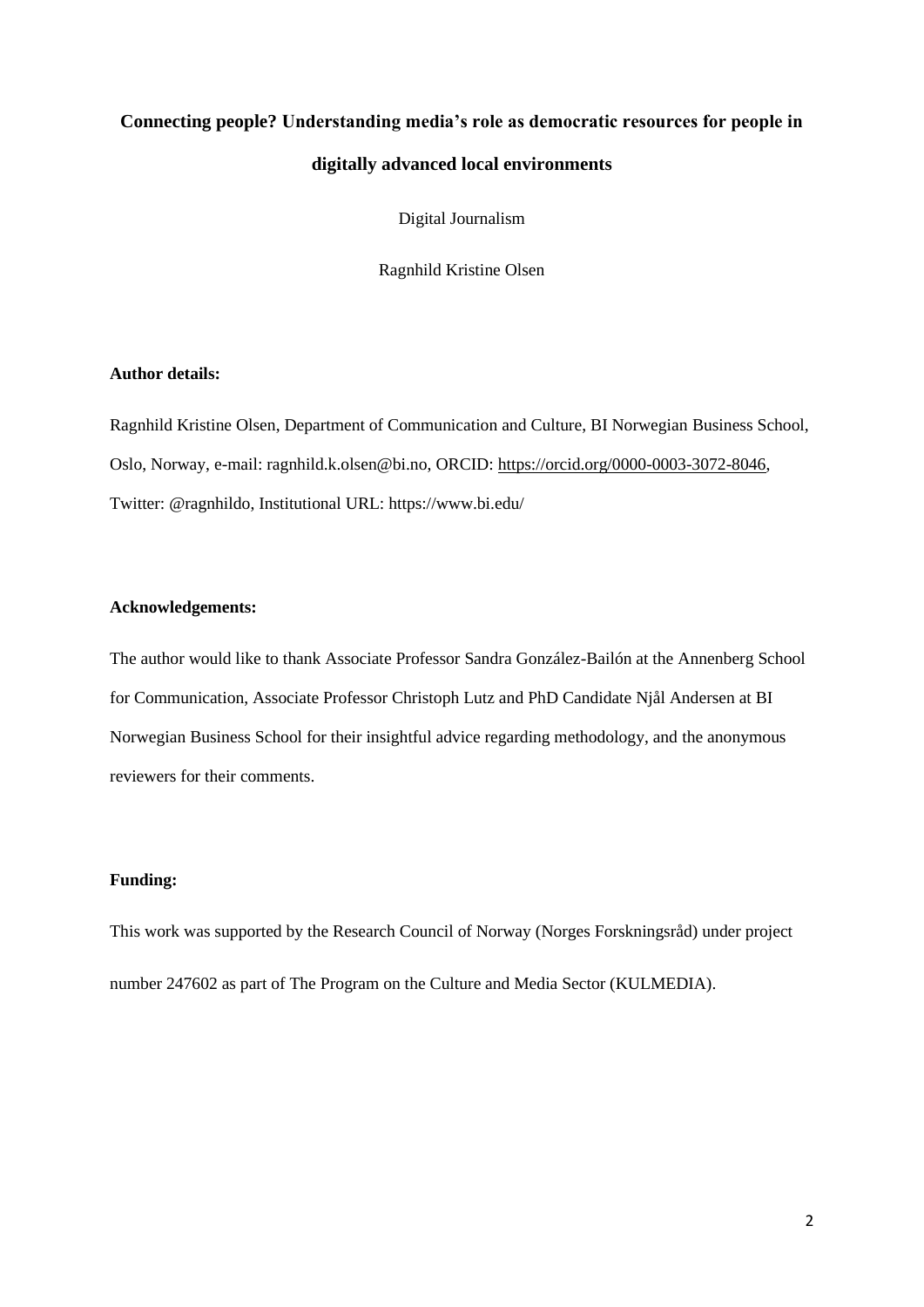#### Abstract

Communication abundance in the digital sphere has raised concern over audience fragmentation and the declining capacity of general news media to shape common experiences and promote shared discourses required by a well-functioning local democracy. Based on the concept of mediated public connection this paper offers an analytical framework to investigate how people orient themselves to a local public world through media in high choice, digitally advanced information environments. Two analytical dimensions of people's media use -- *practice* and *perception* -- are tested on survey data from Norway (*N*=1692) using a network analysis approach combined with media experience data. The study finds substantial convergence in use of different online and offline media with the largest audience overlap occurring between online local and regional newspapers and Facebook. These digital players represent the backbone of the local media environment under study. Overall, citizens' experiences with different media as democratic resources for their local public life are not very strong and weaker for online media than for their offline editions.

*Keywords:* Mediated public connection, Local media, Convergence, Fragmentation, Audiences, Digital journalism, Local democracy, Network analysis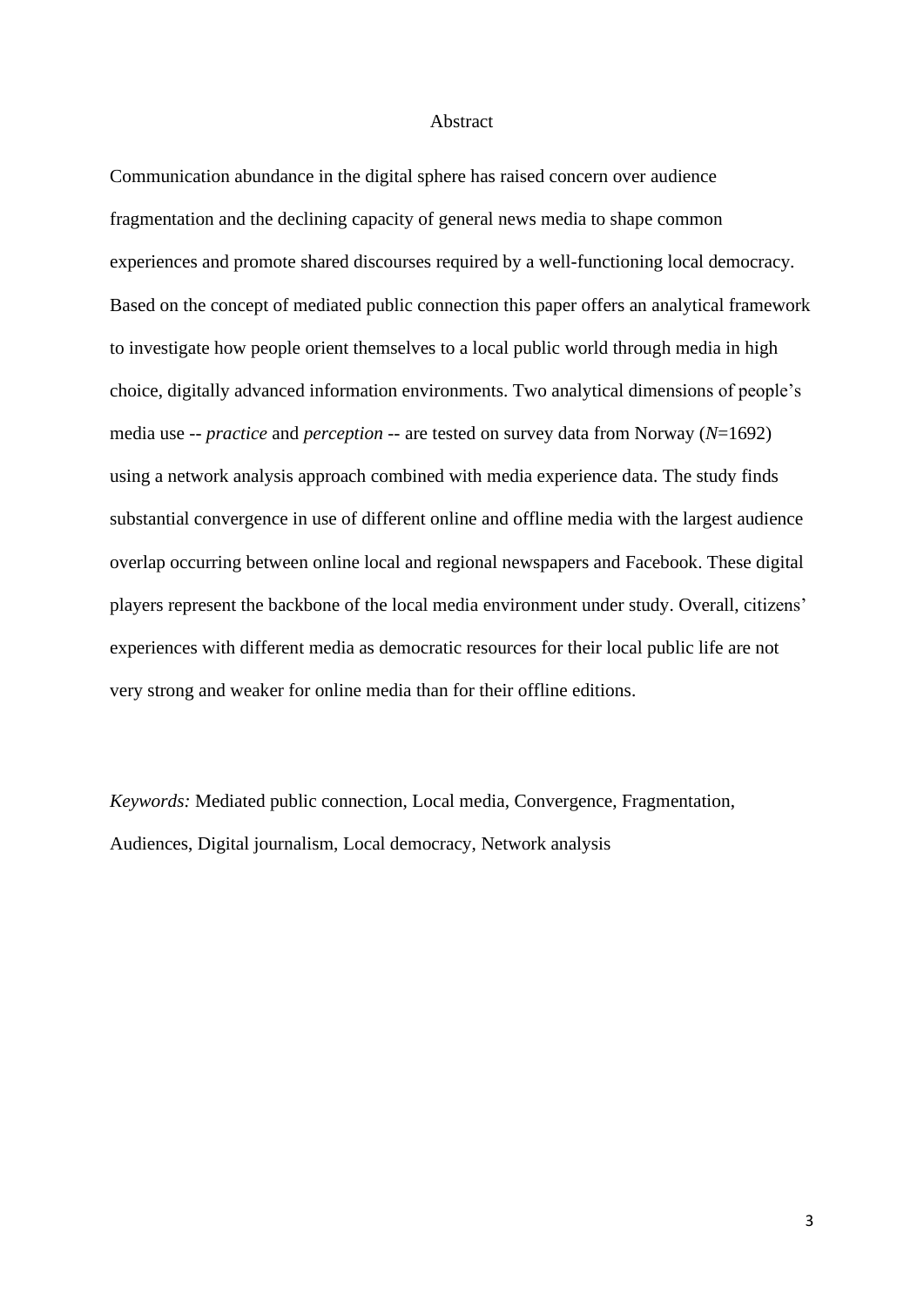# **Connecting people? Understanding media's role as democratic resources for people in digitally advanced local environments**

Information and Communication technologies (ICTs) have provided local citizens with an unprecedented variety of choices in terms of news suppliers, platforms and content as well as opportunities for participation in production and distribution of local digital journalism. This changes the supply and demand dynamics between local news media and their audiences and, thus, processes of knowledge dissemination and acquisition in postindustrial democracies (Van Aelst et al. 2017). Influential scholars have raised concerns that a high-choice, information abundant environment will increase audience fragmentation, stimulate the emergence of media enclaves and weaken the role of journalism and general news media as common arenas for public discourse and civic integration (e.g. Gitlin 2002, Sunstein 2009). Several studies of audience fragmentation in online and offline media environments have concluded that media use patterns are connected, rather than partisan and enclave-oriented, and that fear of polarization is exaggerated (e.g. Webster and Ksiazek 2012, Weeks, Ksiazek, and Holbert 2016, Fletcher and Nielsen 2017). However, the more profound question of the media's democratic functions for citizens in complex, information abundant environments has received little attention in these studies. Subsequently, it remains unclear if, and in what way, the media available to citizens really provide them with resources for public life and stimulate their orientation towards a public world. Such questions are particularly pertinent to the local context where general news media, such as the local newspapers, have played important democratic roles but are experiencing a decrease in readership in the transition from print to digital (e.g. Wadbring and Bergstrom 2017). Furthermore, research suggests that local digital journalism provides weaker democratic experiences than print journalism (Skogerbø and Winsvold 2011). Simultaneously, the range of sources for local news has expanded beyond the boundaries of traditional online and off-line news media, often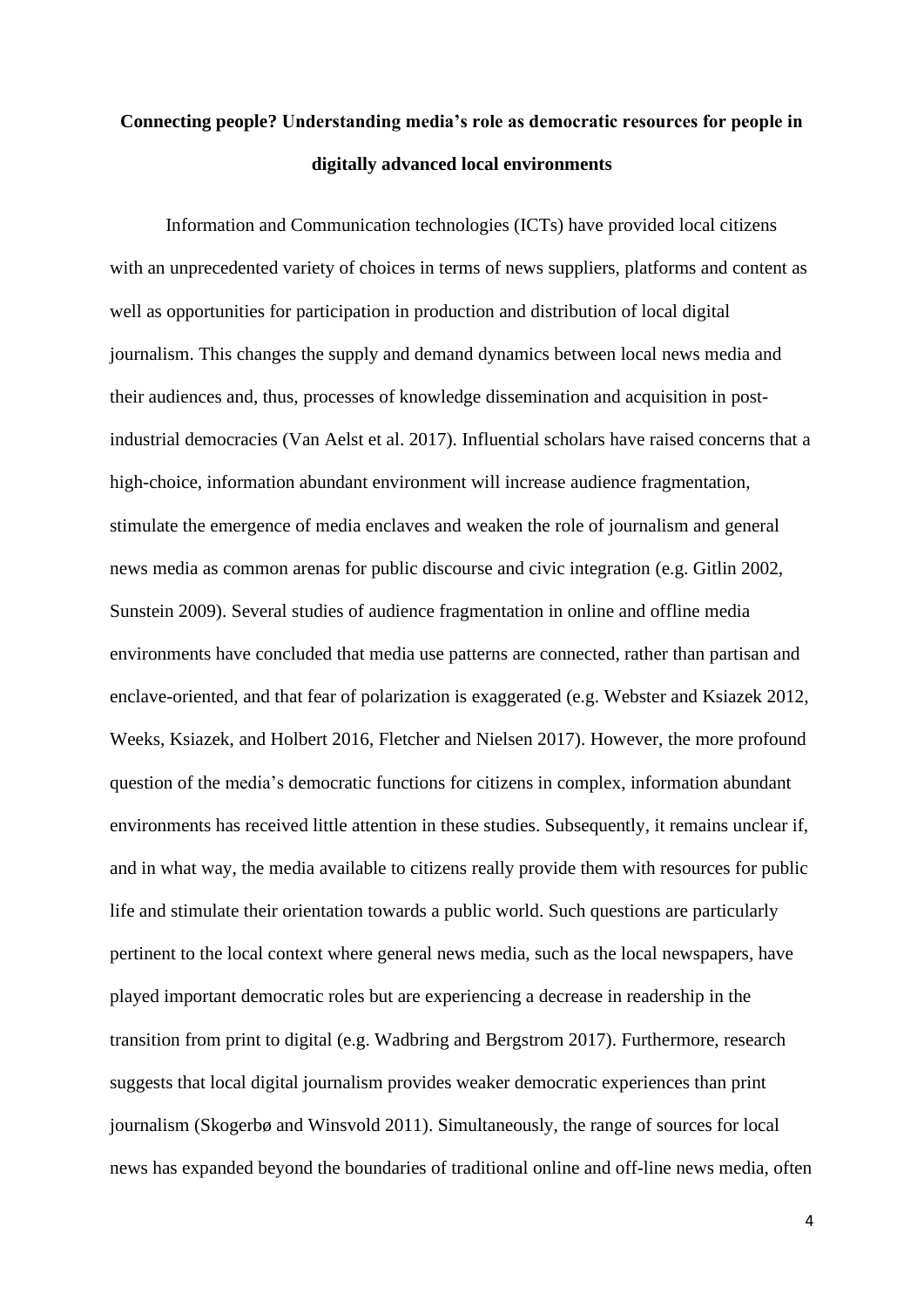referred to as legacy news media, to encompass a multitude of digital players (e.g. Gulyas, O'Hara, and Eilenberg 2018) making the local news environment complex and potentially difficult to navigate (McCollough, Crowell, and Napoli 2017).

Drawing on the concept of mediated public connection (Couldry, Livingstone, and Markham 2016), this paper addresses these questions regarding media's role as resources for citizens' public orientation by proposing two distinct dimensions of the supply-demand interplay between local news sources and their audiences: The *practice dimension* captures convergence in news consumption across legacy news media and digital-born media including social media platforms, blogs and online information sites. The *perception dimension* captures people's experiences with the democratic role of these media. This provides a framework for a more comprehensive analysis of the media's democratic function as "local community glue" than studies of audience fragmentation in isolation allow for and connects audience fragmentation research with the broader literature on mediated public connection as well as studies of people's experiences with local online and offline journalism. The paper applies a normative perspective on local media and democracy emphasizing the benefit of socially responsible journalism and general news media as common public sphere sites. The proposed analytical prism is tested empirically using survey data from Norway (*N*=1692) which represents a local media pluralism "laboratory" due to the country's rich local media structure (Østbye 2019). The aim is to explore use and experiences with different media as resources for people's public connection to local communities in a high choice, digitally advanced local context; particularly how pre-digital ideals of local journalism's democratic role correspond with the increasingly digital local news consumption. The paper makes a methodological and empirical contribution by presenting a democracy functions score based on media experiences among local citizens and combining this with network analysis of convergence in use across different media types.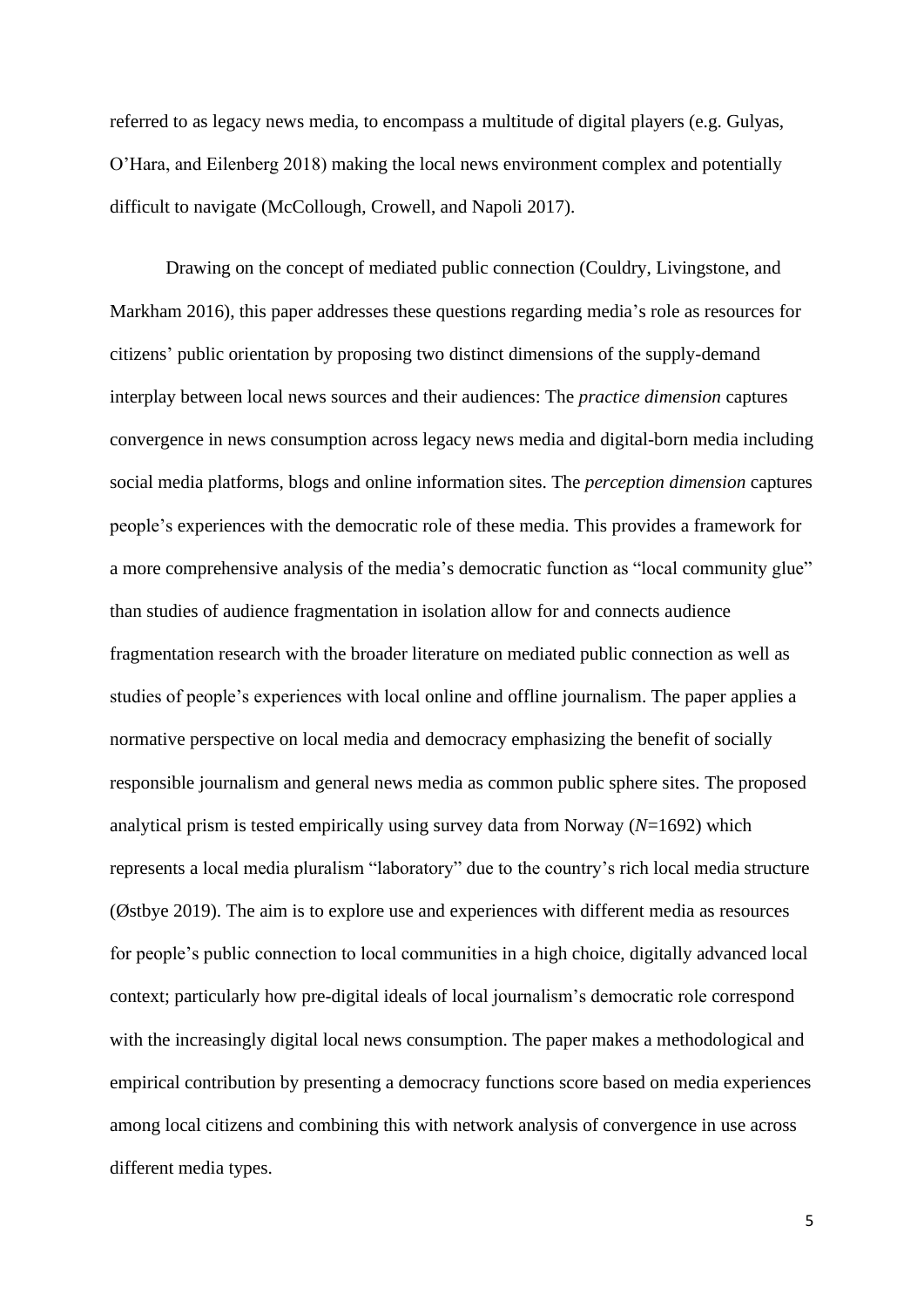The article proceeds with a literature review bridging theoretical perspectives on mediated public connection, audience fragmentation and the democratic role of local journalism. Based on this and previous empirical findings, I introduce my research questions and a hypothesis in the subsequent section of the paper. After outlining the method and its limitations, I present the empirical results and discuss them in relation to the literature, which brings us to the conclusion of the paper.

#### **The concept of mediated public connection and the provision of local news**

In most theories of democracy people are expected to be oriented towards a public world where matters of common concern are addressed (e.g. Baker 2001, Christians et al. 2010) and journalism is expected to help people in this respect. To capture this precondition of democratic engagement Couldry, Livingstone and Markham (2016) have introduced the concept of "public connection". They describe how this connection is principally mediated and sustained by a convergence in what media people consume, i.e. by overlapping media consumption. Mediated public connection concerns a medium's ability to satisfy an individual's "need to both equip himself for the role of citizen-member of the democratic order, and for the role of belonging as a community-member in the broadest possible sense" (Schrøder and Steeg Larsen 2010, 527). Public connection then refers not only to the political or civic aspect of citizenship, but to a broader understanding described by Dahlgren (2009) which includes cultural dimensions as well as social aspects related to the general life circumstances of individuals. In the present context, I apply this understanding of what it means to be a citizen and interpret audiences as citizens who use media.

According to Kaun (2013), public connection is civic experiences involving orientation or involvement that can be translated into direct civic participation at certain times, e.g. during elections. In a distinct, but related area of research, Kim and Ball-Rokeach (2006) have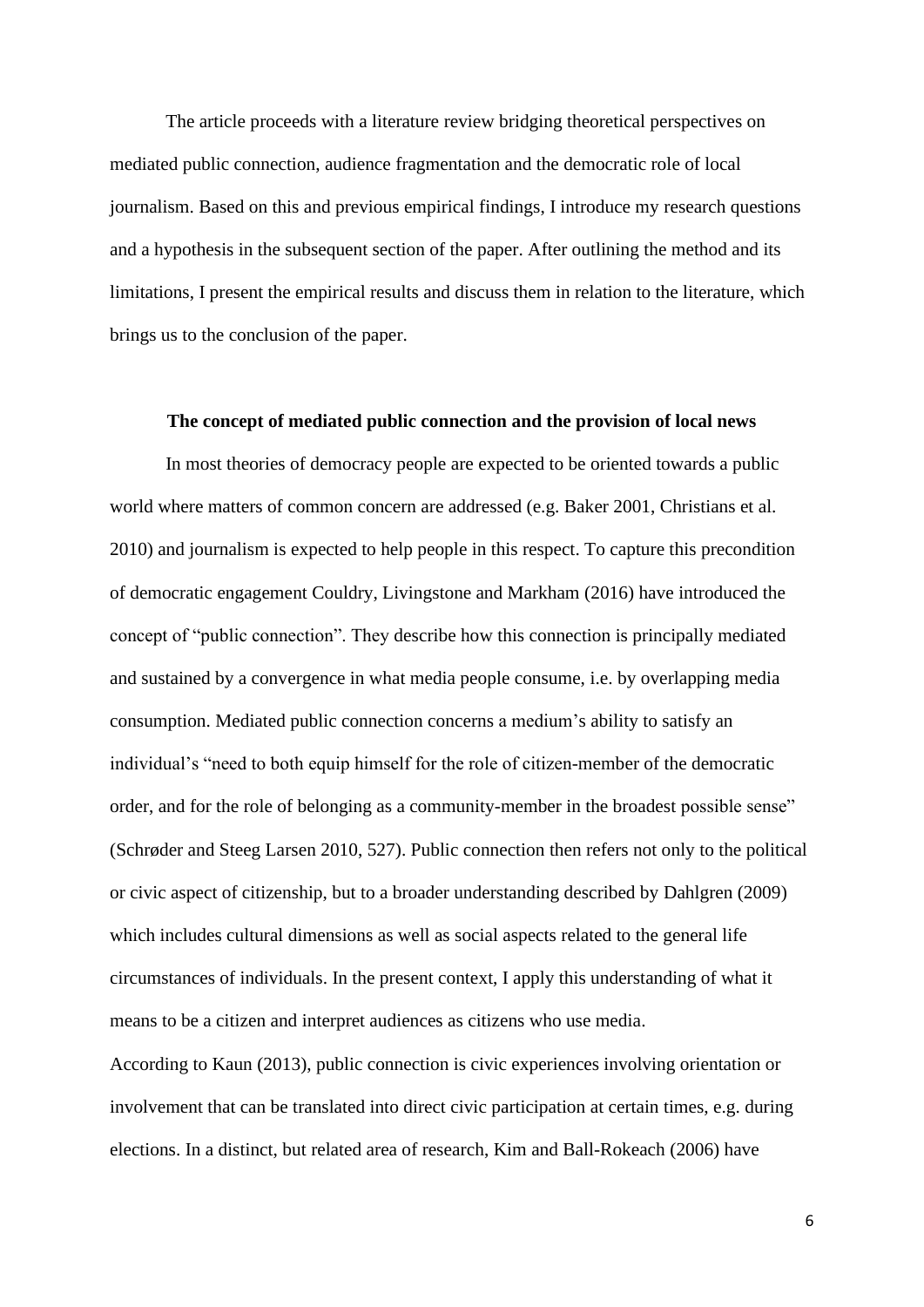described how "connectedness" between individuals and media in local communication infrastructures affects both information levels, engagement and sense of belonging in a community. In a digital context, the term community in relation to local news media, people and geographic areas becomes increasingly complex, as media consumption is less bound in time and space and communities may be virtual as well as physical (Hess and Waller 2016). Without ignoring this complexity, this paper is concerned with people's mediated connection to public matters related to the area where they reside. Such connection can take place through a multitude of content forms, media types and platforms and news is only one avenue for people's orientation to matters of public concern (Couldry, Livingstone, and Markham 2016, Nærland 2018). ICTs such as social media have enhanced the opportunities for citizen's involvement in local public matters and extended the ways public issues are defined and expressed even if the optimistic view that social media serve as a valuable extension of the public sphere is increasingly challenged by empirical evidence of the opposite such as the dissemination of hateful messages and misinformation (Valenzuela et al. 2019, Lewis and Molyneux 2018) and other "dark participation" on social media platforms (Quandt 2018). News remain central for people's public connection "as a communicative flow" that facilitates forms of sociocultural and political attachment to society (Swart, Peters, and Broersma 2017, 904). However, the boundaries that people draw between local news and other information is shifting and local news consumption is frequently taking place on social media platforms (Gulyas, O'Hara, and Eilenberg 2018). In the hybrid media environment (Chadwick 2017) where a plethora of actors produce, comment and share content on social media platforms and legacy news media have become increasingly dependent on social media to publish, distribute and create engagement around their news (e.g. Ekström and Westlund 2019, Nielsen and Ganter 2018, Sehl, Cornia, and Nielsen 2018) the distinction between different news sources and their relative importance for people's public connection is more complex to discern.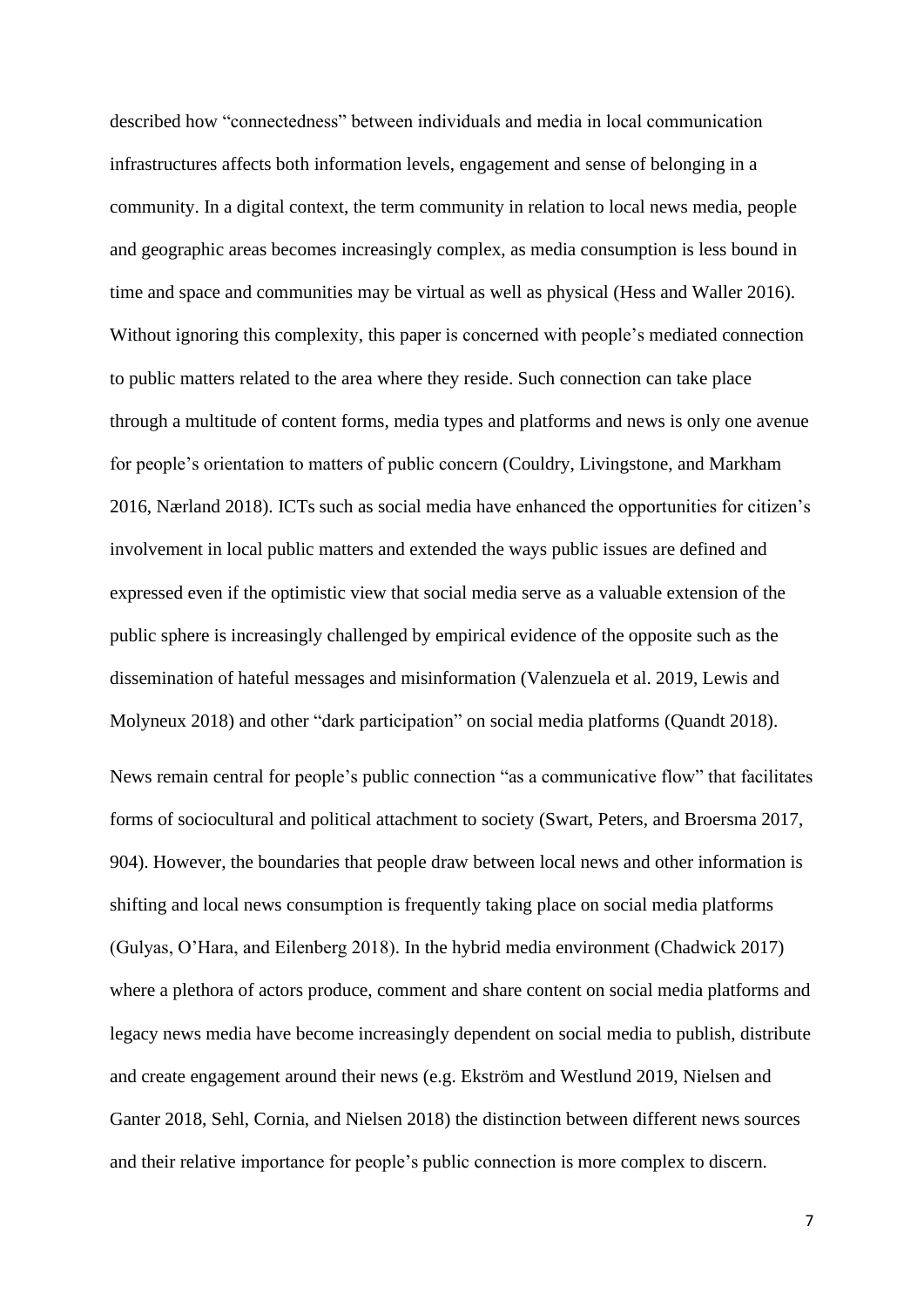Moreover, social media characteristics such as the lack of content production, the layered sourcing of content and the distributed control over content visibility between user preferences, friends, professional content providers, and algorithms make them fundamentally different from traditional news media (e.g. Oeldorf-Hirsch and DeVoss 2019). Thus, social media platforms and legacy news media are arguably incommensurable in terms of mediating public connection. On the other hand, people describe social media as if they were news media in and of themselves (Schmidt et al. 2019) and the content shared in social media communities may bear strong resemblance to traditional journalistic conceptualizations of news (Swart, Peters, and Broersma 2019). The extent to which these platforms provide current affair knowledge is contested and variable (e.g. Boukes 2019). The growing reliance on social media for local news thus begs the question: could they be equal to legacy news media, vis à vis enlightenment of citizens? (Bergström and Jervelycke Belfrage 2018). To address this, I align with previous research on the importance of social media as sources of news relative to legacy media (Nielsen and Schroder 2014, Nygren and Leckner 2016). In the present context, the comparison concerns the local public connection function of legacy news media, social media platforms, blogs and other digital information services (e.g. municipal webpages and local organizations' webpages).

# **Mediated public connection, fragmentation and convergence**

Massive increases in media sources and content offerings described as inter- and intramedia fragmentation (Napoli 2011) may intensify people's public connection, as their opportunities to engage with journalism and to connect with, and form socially mediated publics increase. However, there is considerable concern in the research literature of the opposite effect, suggesting that ultimate fragmentation will deprive citizens of a common point of reference on important political and social issues and stimulate media enclaves or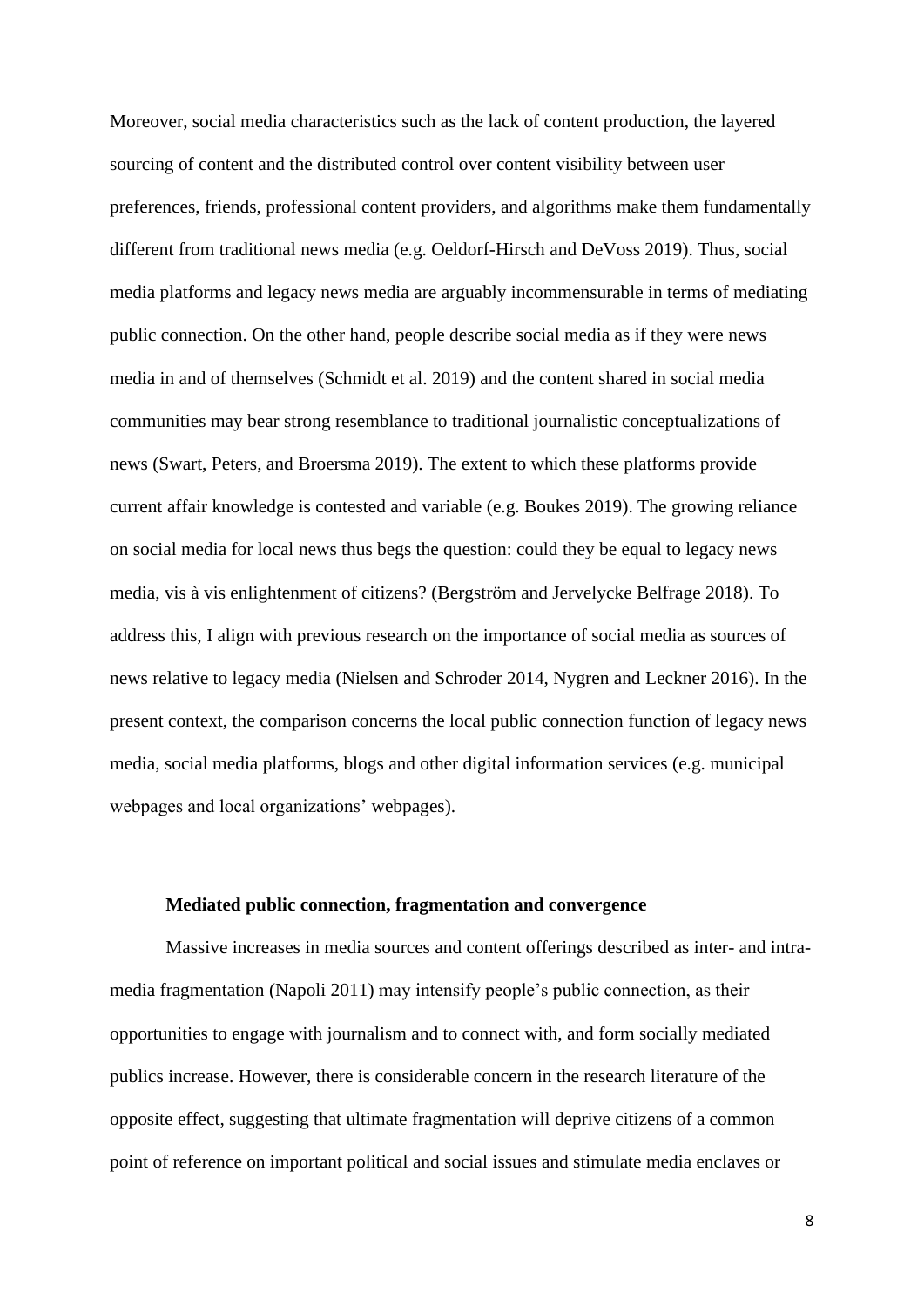"echo chambers" (e.g. Sunstein 2009) as well as partial information blindness - so-called "filter bubbles" - resulting from filtering algorithms in search and social media (Pariser 2011). Such "pathologies of pluralism" imply that information abundance particularly in the digital realm encourages people to abandon general interest news media in favor of special interest sources and individual newsfeeds, thus narrowing their exposure to different viewpoints as well as issues of general interest (Karppinen 2012). The extent to which fragmentation in media use represents a democratic problem depends largely on one's normative outlook on media and society (Althaus 2012). A fragmented media system, growing audience segmentation and lack of sustained popular attention to general news bode poorly for republican democracy ideals of a public realm dedicated to people's formulation and pursuit of a common good through popular deliberation (Baker 2001, Christians et al. 2010). The same developments have few consequences for elite democracy models where politics are left to experts and popular participation is limited; and for liberal pluralism democracy models, media fragmentation and polarization are potentially desirable as they stimulate competition between different interests in society (Althaus 2012). A nexus of connected phenomena portrayed as media fragmentation problems or threats in the research literature align mainly with republican ideals of commonality and fears of disintegration: On the audience level – the increasing gaps and polarization between selective media users (e.g. Sunstein 2009); on the media level - the weakening influence of news media as societal watchdogs (Mancini 2013), providers of shared agendas and arenas for public debate (e.g. Karppinen 2012); and on a broader societal level - the atomization of the public sphere into sphericules (Gitlin 2002) challenging the mobilization of public opinion as a political force. The idea of mediated public connection with its emphasis on "convergence in the media people consume" (Couldry, Livingstone, and Markham 2016, 3) resonates with republican democracy ideals but is less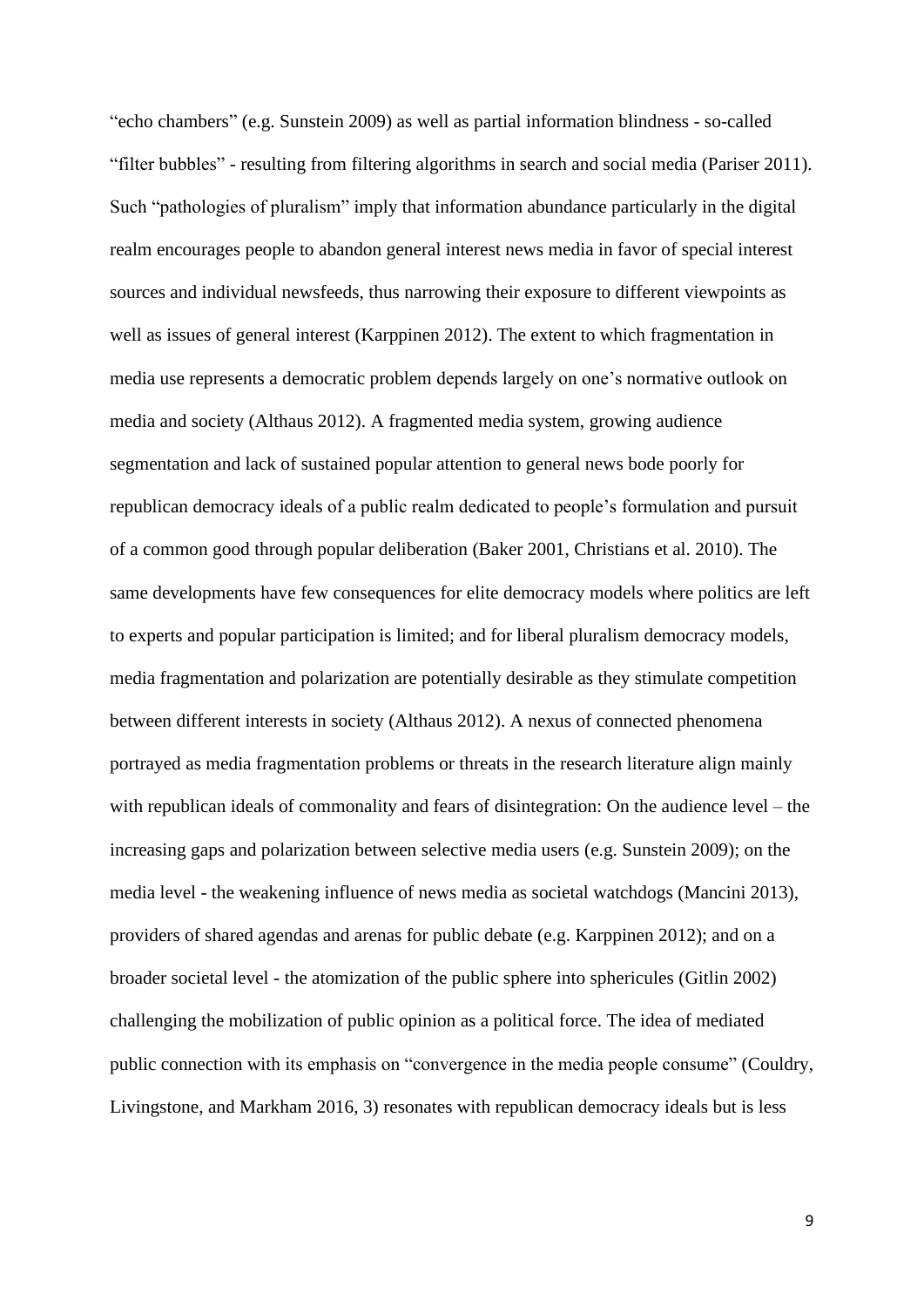demanding in terms of citizen deliberation as it presupposes an orientation toward public discourse rather than direct participation.

The empirical foundation for audience fragmentation is contested. Against predictions that ultimate media choice will lead to ultimate fragmentation of audiences (Anderson 2006) others have argued that despite infinite media supply, people remain omnivores who selfselect media in ways that produce high levels of audience overlap between media as well as concentration around popular media (Webster 2014). Axel Bruns (2019) describes how human agency has been sidelined in the scholarly concern of audience fragmentation, echo chambers and filter bubbles: Even if media supply is characterized by massive segmentation, "on the information demand side considerably more overlap remains" (100).

Patterns of fragmentation versus convergence, i.e. overlap in people's media use can be defined as a *practice dimension* of mediated public connection that can help us determine on an aggregate level to what extent people have common points of reference in terms of local news and information.

Ksiazek (2011) and Webster and Ksiazek (2012) have introduced an approach to gauge such media use patterns by means of network analysis, whereby media are defined as nodes and user overlap (audience duplication) between media nodes indicates a link between them. This way of aggregating cross-media use patterns provides a macro level alternative to studies of individuals' cross-media repertoires (Picone 2016) which are generally designed to describe user types rather than addressing the larger issues of how the public in sum allocates its attention across media (Webster and Ksiazek 2012). As the links and nodes display dynamics of fragmentation and convergence in media use - both to what extent people congregate around certain media types, and if and how they combine different media types this approach is well suited to capture the proposed practice dimension of mediated public connection as it plays out in a digitally advanced, high-choice local media context.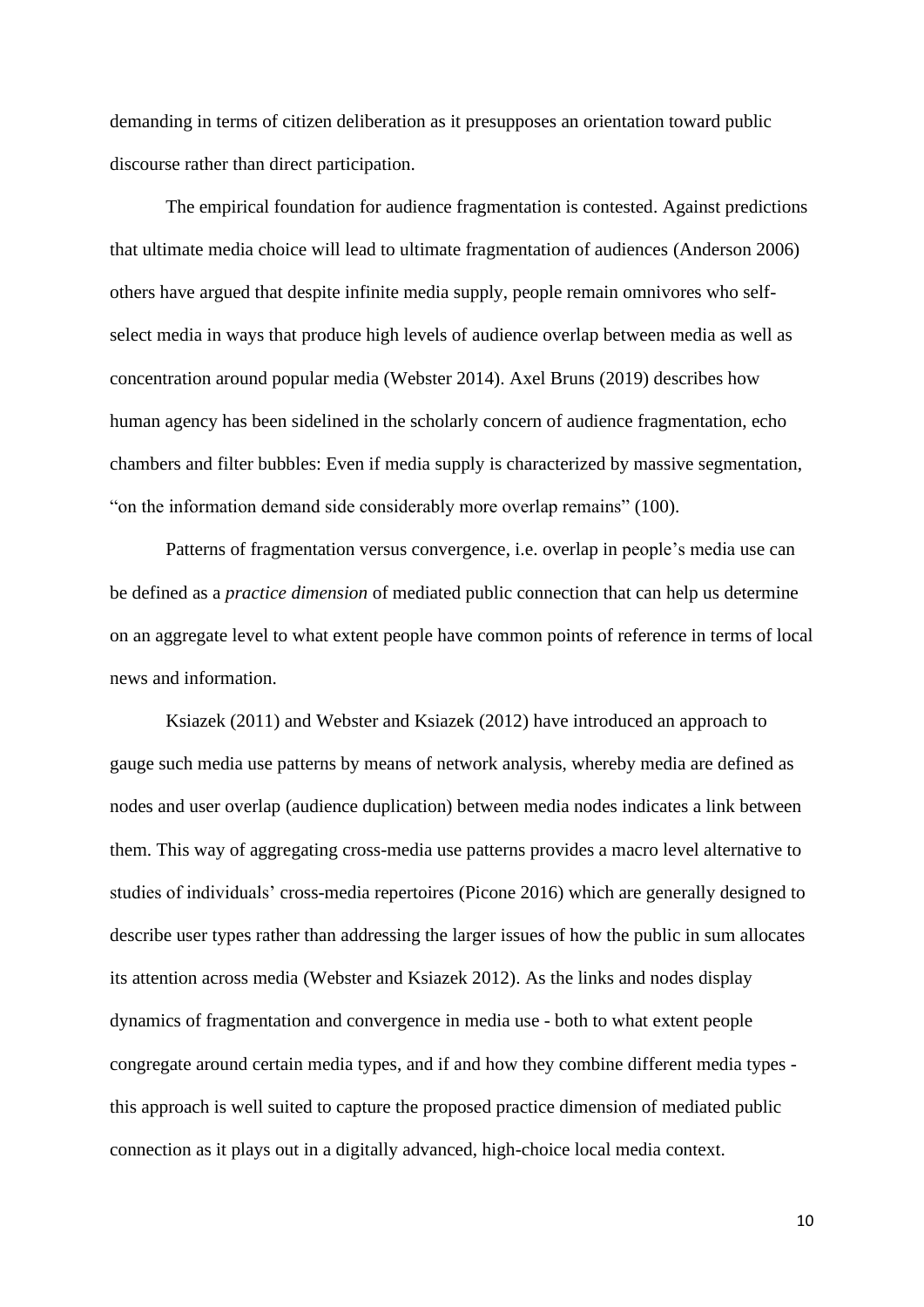#### **Mediated public connection and local journalism's democratic roles**

People's ways of connecting to a public world through media concern both use patterns and the quality of media use (Couldry, Livingstone, and Markham 2016). The latter refers to the role that different media play for citizens in their everyday life, including their centrality as information sources, as a world of collective involvement and a space for debate on public issues (Ibid). These roles represent the core of what journalism, including local journalism (Hess and Waller 2016), is expected to do for democracy according to social responsibility ideals of journalism (Baker 2001). It is also central to people's idea of what media should be doing for democracy and for them as citizens (Couldry, Livingstone, and Markham 2016, Kaun 2013). In the research literature, local news media are described as connectors between people and their communities due to their role as information sources about local events and issues, as community integrators that mediate local cultural identities and as arenas for social and political discourse (Hess and Waller 2016, Skogerbø and Winsvold 2011, Nielsen 2015). Kösters and Jandura (2017) argue that "by providing audiences with a common basis of issues and knowledge local media form the foundation of the citizenry's self-perception as one collective for identity-building and for citizens' political participation" (p. 41). Local media are described as mediators of spatial, temporal and emotional closeness (Cicarova 2017) that offer people a sense of local identity and belonging by providing news in a journalistic sense as well as information tidbits regarding births, deaths, marriages and the like (Skogerbø and Winsvold 2011). According to Engan (2015), local media provide certain sociocultural values by delivering journalism that contribute to identity-building, economic development and promoting general vitality and optimism. This contrasts the critical and revealing role that local journalism is also expected to perform. Both roles are central to social responsibility ideals of journalism: It is expected to serve as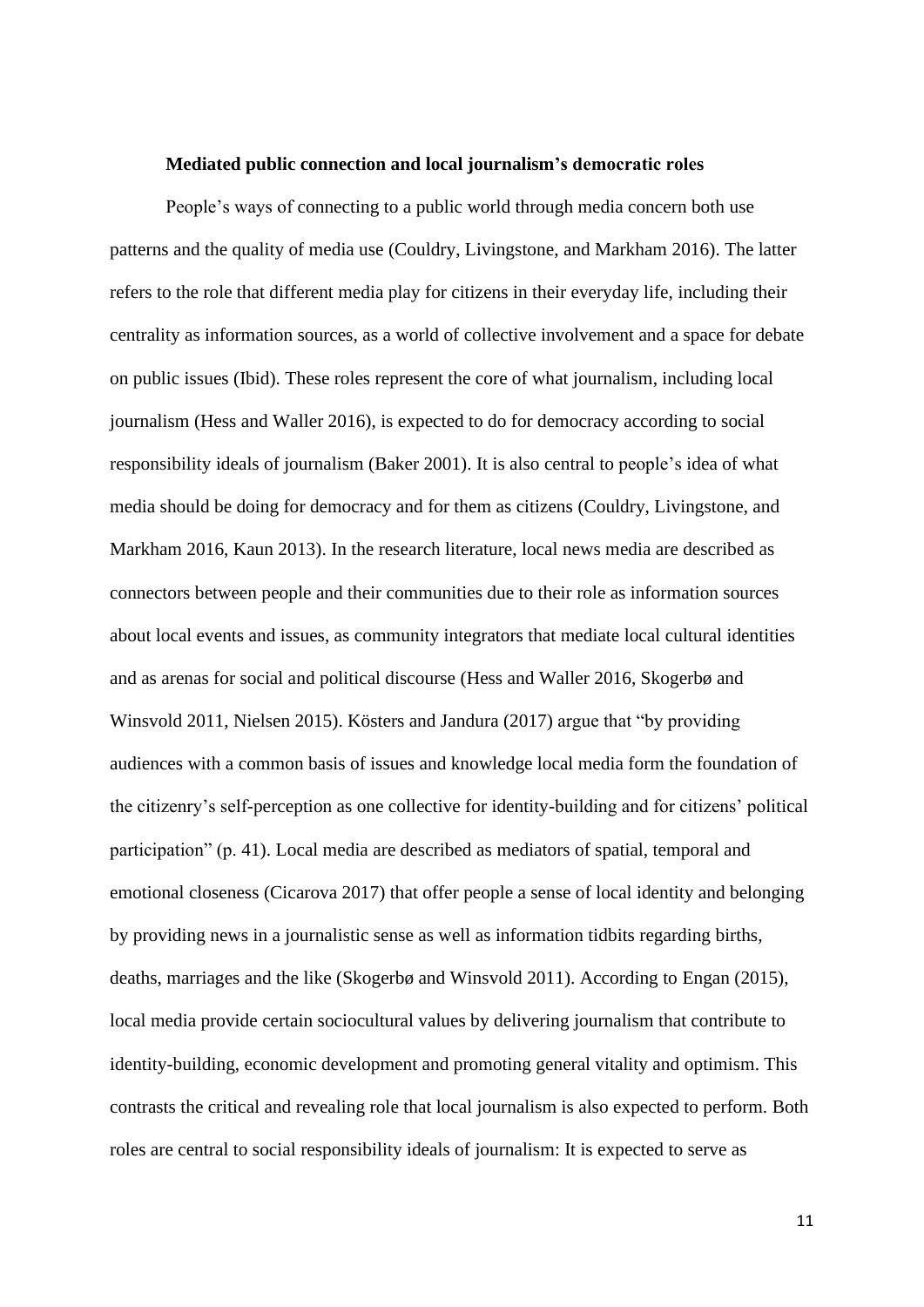society's watchdog while simultaneously promoting societal integration (Baker 2001). Local news media are in this respect "sites of discourse struggle with the potential to both challenge and reinforce existing hegemonies" (Kaun 2013, 25). With regard to the arena function, Skogerbø and Winsvold (2011) describe local media as a common ground for exchange of opinions and communication between citizens and their representatives; a scene where politicians can be seen and heard, and a forum "where people get together and talk about issues relevant to their locality" (p. 217). The idea of local media as facilitators of active citizen involvement has become more influential due to the interactional affordances of ICTs (Hess and Waller 2016). As the public connection concept does not presuppose such deliberation, it encourages an interpretation of local media as arenas for public debate where citizen may or may not participate.

The way people relate to the information, integration and arena functions of local journalism can be conceptualized as specific media experiences associated with public connection. Drawing on Kaun's definition (2013), experiences are understood as both a stream of media encounters and as distinct episodes that shape people's perceptions of local media. Based on this, people's experience of media's democratic roles as information sources, community integrators and arenas for public discourse can be defined as a *perception dimension* of mediated public connection that contributes to their orientation towards a local public world. A summary of people's experiences of media's information, integration and arena roles provides a means for assessing local media's performance in terms of stimulating public connection among citizens. Without ignoring alternative conceptualizations which depart from normativity and identify public connection based on the users' perceived value of "connecting through news" (Swart, Peters, and Broersma 2017) the present approach aims to capture the realization of these long-standing normative ideals of local journalism in the interplay between media and audiences. These ideals, rooted in democracy theory and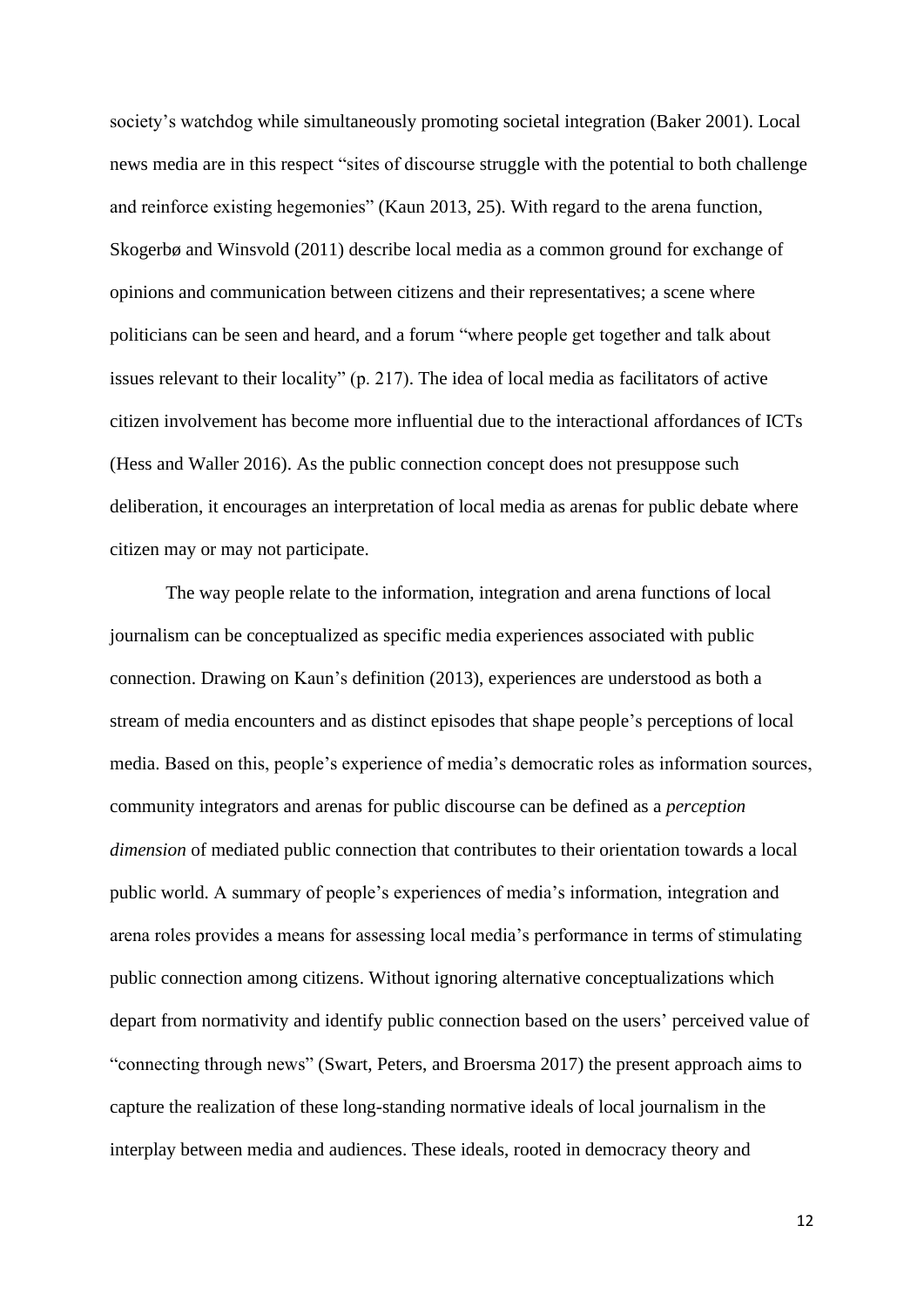developed in the pre-internet era, do not necessarily capture emerging configurations of mediated public connection afforded by digital technology and exceeding a late modernity mindset. Instead, the study presented here focus on how these pre-internet ideals of journalism's democratic roles hold up against the realities of present day media experiences.

#### **Research questions and hypothesis**

The theoretical foundation of the practice and perception dimensions of citizens' relationship to local media laid out in the previous sections serves as a starting point for an empirical investigation of people's mediated public connection as this unfolds in high choice, digitally advanced local media contexts. With regard to the practice dimension, the research literature provides ample evidence of substantial audience duplication among media (e.g Kösters and Jandura 2017, Weeks, Ksiazek, and Holbert 2016, Webster and Ksiazek 2012, Trilling and Schoenbach 2013, Fletcher and Nielsen 2017) described as a "massive overlapping culture" in media use (Webster 2014). What is less explored, is the characteristics of such patterns of convergence in information abundant local media environments where the transition from offline to online news consumption (e.g. Pew Research Center 2019) as well as the implementation of paywalls in local news sites (Olsen, Kammer, and Solvoll 2019) are likely to affect how people congregate around and combine different media types. Shifts in social media platforms' strategies, such as Facebook's decreasing provision of referral traffic to general news publishers (Ekström and Westlund 2019) and increasing emphasis on promoting local publishers' content (Hardiman and Brown 2018) may also affect user overlap between social media and local legacy media. In line with the underlying assumption of mediated public connection, this study asks what patterns of convergence in use of different media types can be identified in the local media environment (RQ1).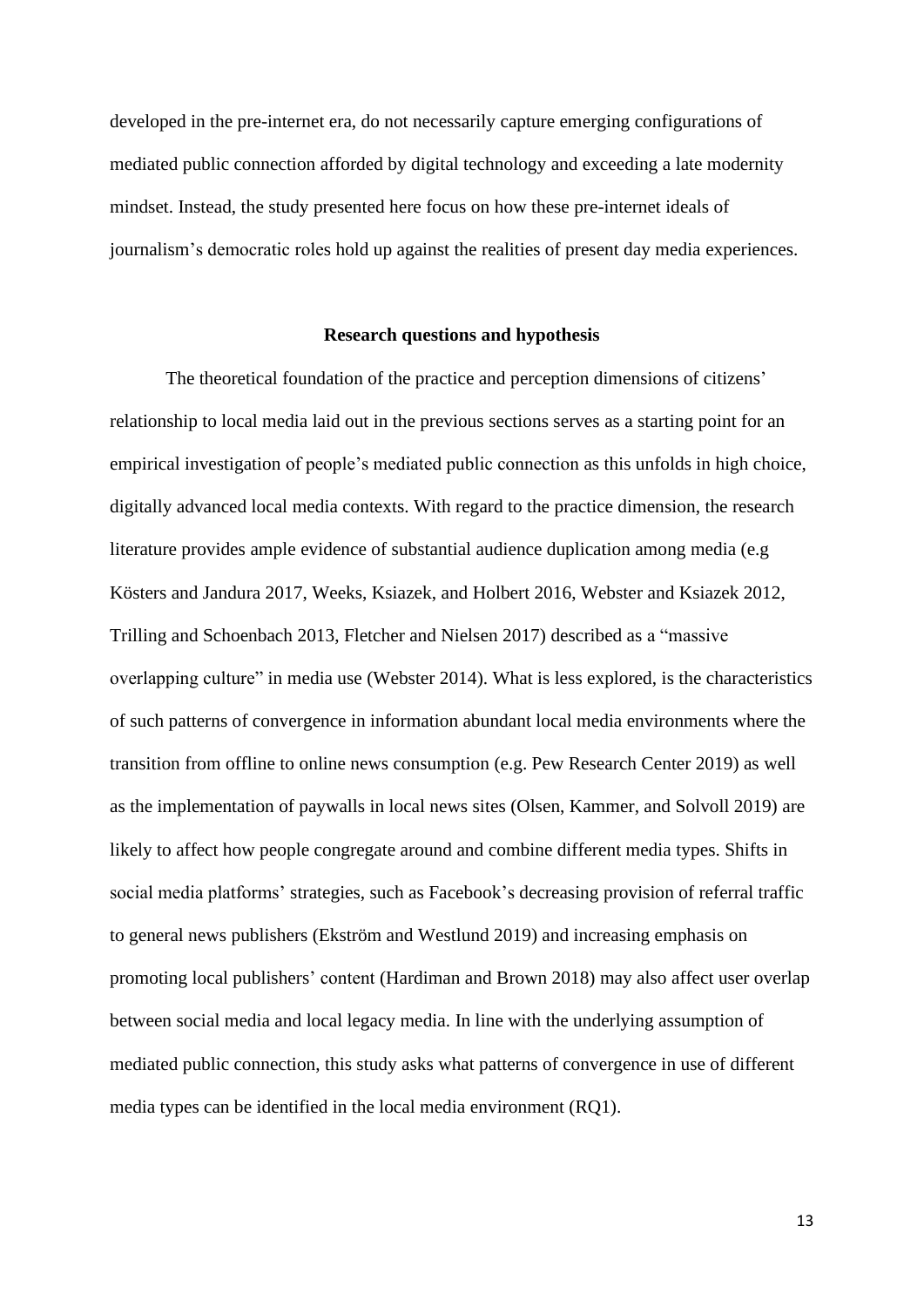Turning to the perception dimension of mediated public connection and people's experiences of local media's democratic roles, previous research provides a complex picture. Findings from the US demonstrate how digital media have become almost as popular as TV for local news but TV is more strongly associated with qualities like accuracy, thoroughness and keeping local politicians accountable (Pew Research Center 2019). A Swedish study found both local TV, radio and the printed newspaper to be experienced as more important for local information than local online newspapers (Nygren and Leckner 2016). Research from Norway comparing perceptions of print and online local newspapers identified the printed version as a more important information source on local politics, more strongly associated with community attachment and the preferred platform for public discourse (Skogerbø and Winsvold 2011). With regard to comparisons between legacy media and social media, another Norwegian study found local newspapers to be experienced as more important than Facebook for community integration (Lie 2018) whereas research from England found Facebook to play a more important role as community integrator than legacy media for some audiences (Gulyas, O'Hara, and Eilenberg 2018). Findings from Sweden demonstrate how Facebook was perceived as less important than legacy media for local information, even though the social media platform was among the most used sources (Nygren and Leckner 2016). Research on news consumption in eight developed democracies confirm continued primacy of general news media compared to social media both in terms of use and importance (Nielsen and Schroder 2014) and this is corroborated by findings in a more recent study from the US on local news consumption in particular (Pew Research Center 2019). Building on these insights the present study aims to provide a more holistic and consistent comparison of people's experiences with the democratic roles of legacy media, social media and other digital-born information sources by asking to what extent different local news and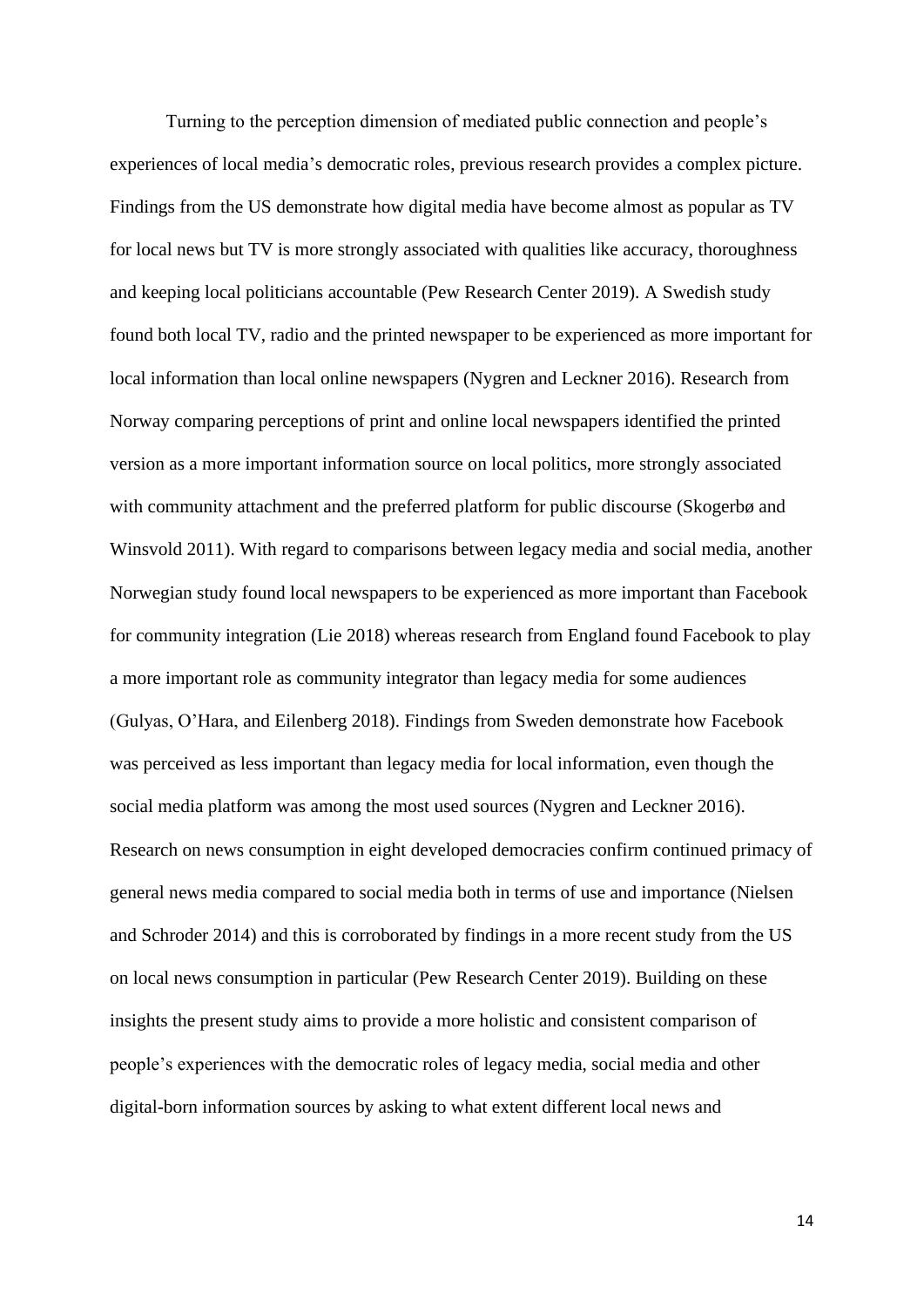information sources serve as resources for people's orientation towards the local public world. (RQ2).

Previous studies demonstrating legacy media's democratic roles combined with their popularity (e.g. Nygren and Leckner 2016, Pew Research Center 2019) suggest that people congregate around media, which provide them with resources for local public life. Gentzkow and Shapiro (2011) describe this as a tendency among online audiences to concentrate their consumption on a small number of sites that are considered high quality by most consumers. I anticipate such tendencies to be prevalent among local online and offline news sources too and hypothesize that the sources most strongly associated with democratic experiences are most central in the local media environment (H1).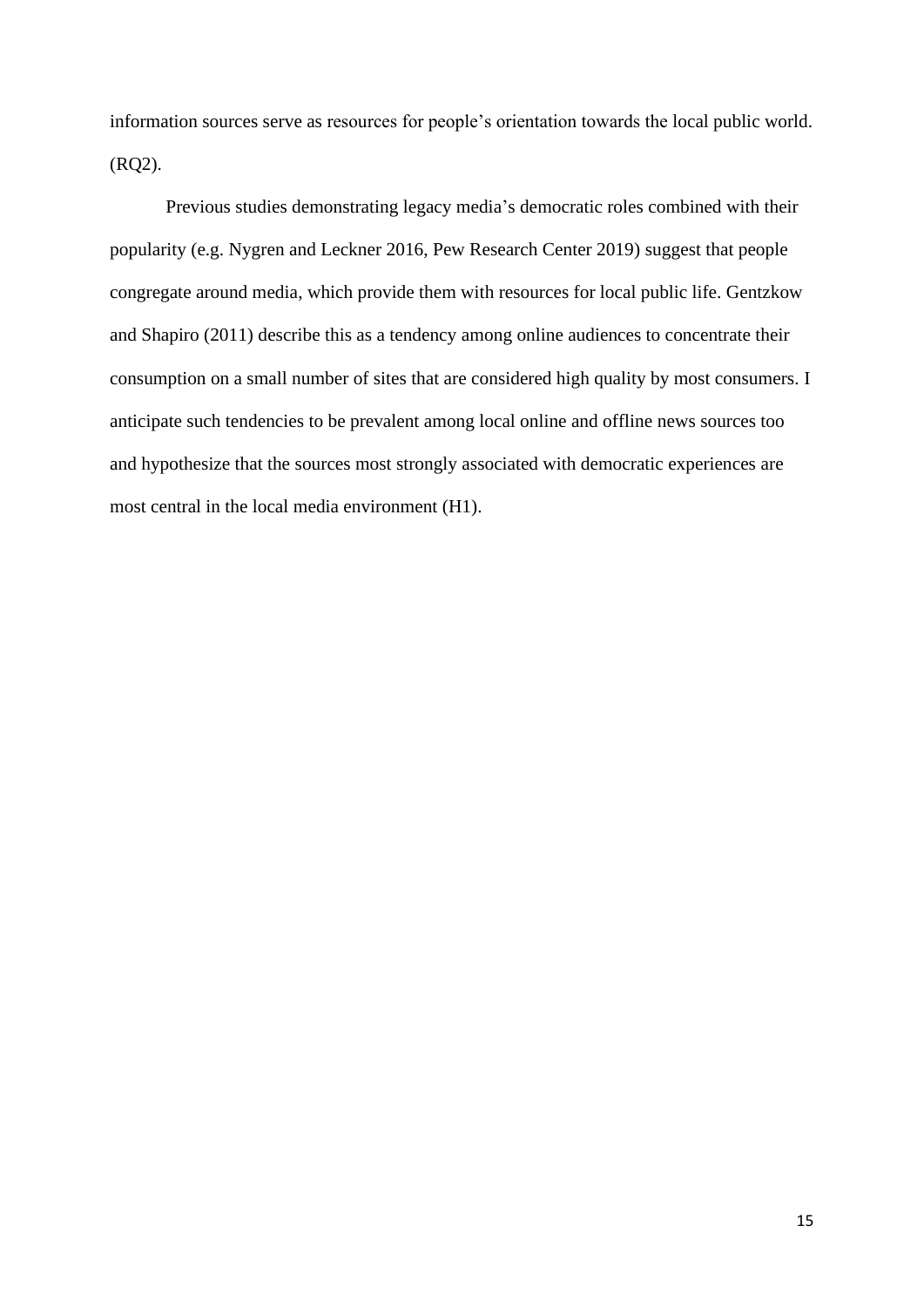#### **Method**

# **The Norwegian case**

The perception and practice dimensions of mediated public connection were tested in Norway, a digitally advanced media system with 99% internet penetration (Newman et al. 2019) and a digitally oriented and extensive local media business (Østbye 2019). The country ranks above average in income, wealth, education, civic engagement and social connection (OECD 2016). Despite its small population of 5.2 million people, Norway has about 220 newspapers spread all over the country, 95% offering electronic services, typically online news. The majority are small (circulations from 2000 – 5000 copies) and hyperlocal in content. Norway's public service broadcasting company, NRK, operates 48 regional offices offering local radio, TV and online news. The country's media policy is designed to support local and regional media diversity with a subsidy system that has contributed to a remarkably high and stable number of media outlets (Slaatta 2015).

# **Data and variables**

The empirical material for this study consists of survey data (*N*=1692) from an online questionnaire distributed to a national web panel (Norstat) with 81,000 panellists aged 15+. Recruiting from the web universe could potentially restrict generalization of findings as certain population segments may be underrepresented. Due to high internet penetration, the Norwegian internet universe is more representative for the general population than in many other countries, but potential limitations to generalizability should not be ignored. The study's ambition to capture convergence in use across legacy media, social media and other digitalborn information sources as well as audience's experience of these media's democratic functions motivated the use of survey data. The study thus aligns with previous survey based audience overlap studies (Weeks, Ksiazek, and Holbert 2016, Fletcher and Nielsen 2017).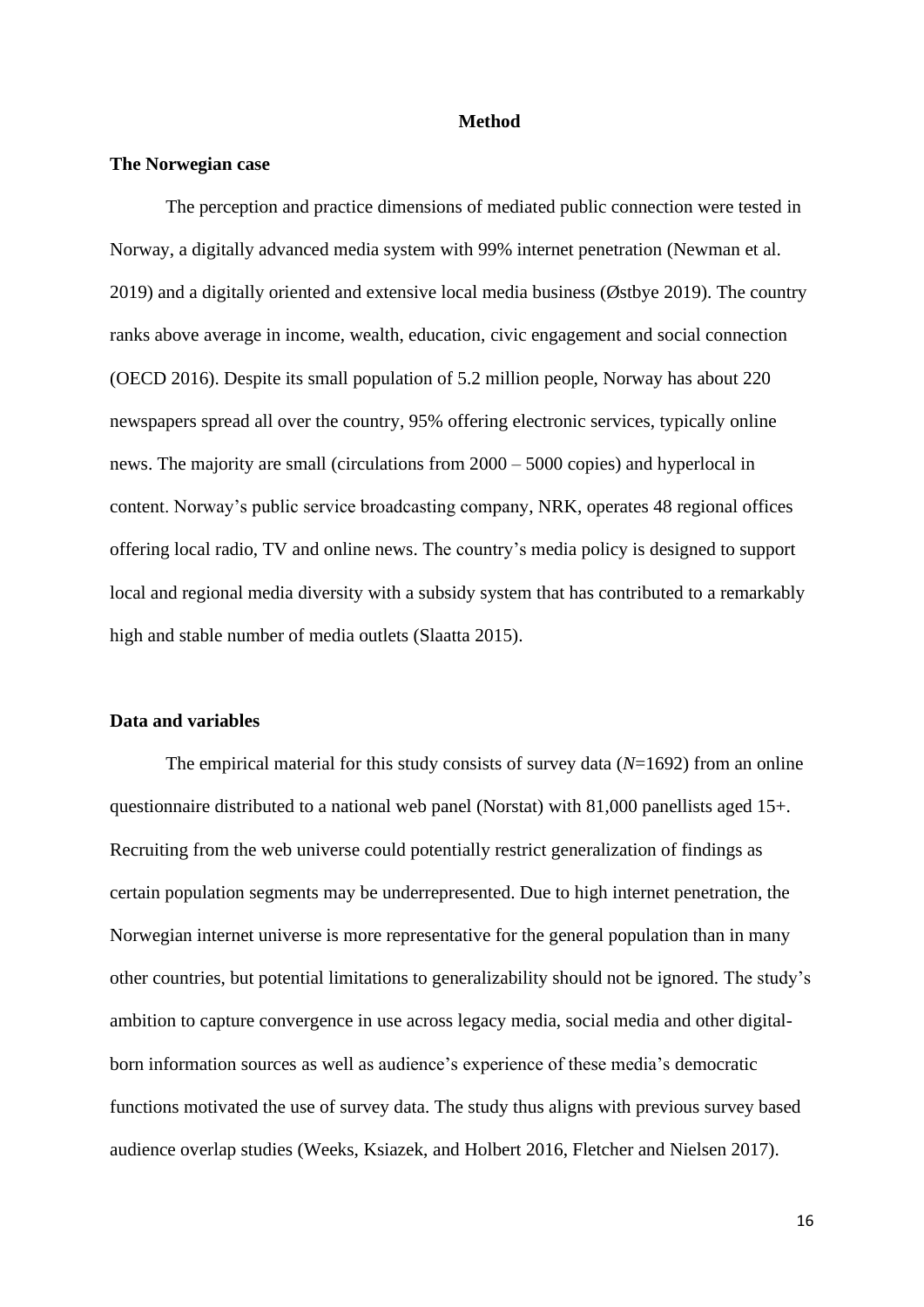Surveys' reliance on recall may not always provide a completely accurate picture of people's news consumption and thus affect reliability negatively (e.g. Prior 2009). However, research by LaCour and Vavrec (2014) nuances this concern by demonstrating that self-reported measures reflect relative levels of media exposure quite well.

Survey questions were developed and tested by the researcher and data collection was conducted by the Norwegian market research company Opinion in Sep-Oct 2017. Results were weighted for gender, age, geography and education according to national census data. The study measured use of 16 media types which were used at least weekly based on the question "Which of the following media do you use to keep updated on what's going on in your local community". This formulation aimed to encompass a broad understanding of what it entails to follow local news among respondents while simultaneously specifying the information purpose of their media consumption. The rationale for the latter was to distinguish targeted local information seeking practices on social media platforms from general use in line with recommendation in other research (Boukes 2019) and thus increase the relevance of comparison between different media types as sources for local news and information. Separating one media type from another is still challenging in the hybrid media system and the way the survey gauges media use on the generic media type level entails some loss of detail in the analysis. For example, one cannot rule out that when respondents say they use Facebook to keep updated on local matters, they may be thinking of news stories shared by their local newspaper on Facebook. To get a better understanding of this layered sourcing (Oeldorf-Hirsch and DeVoss 2019) of local news and information the survey asked respondents if they followed their local newspaper on different social media. A more detailed account of the sourcing of content on social media platforms is beyond the scope of this network study. This limitation should not be ignored in the data interpretation.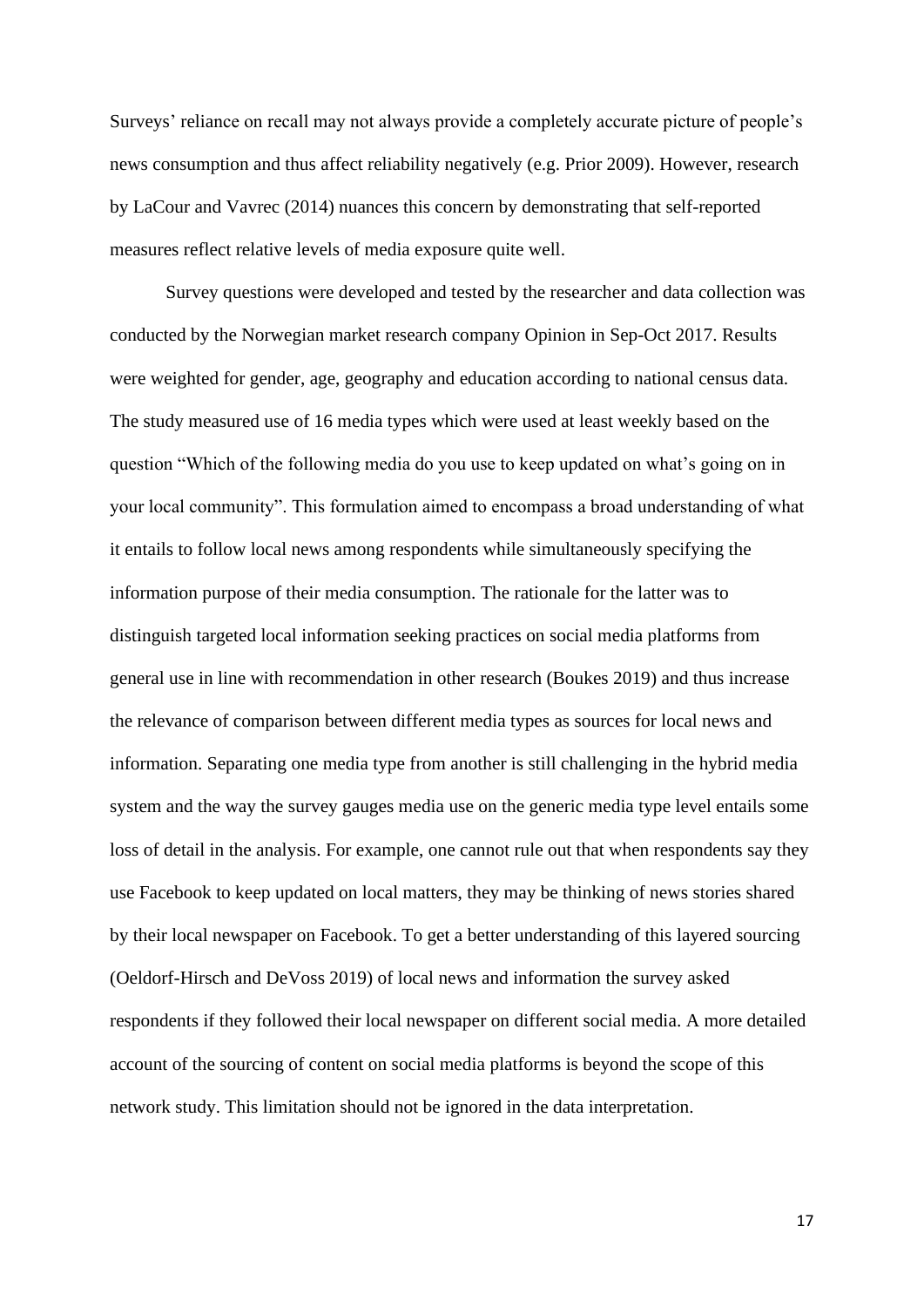Experiences with democratic functions were measured by asking the respondent to assess the media types, which they had previously indicated they used for local news, according to a set of experience attributes developed from the work of Malthouse and Peck (2011) and adjusted to fit a Norwegian, local media context and consumption across media types. Five items were integrated in the analysis referring to the information, integration and arena functions of local media (Table 1).

# [Table 1 near here]

Experiences were dichotomous variables coded as either present=1 or not present=0 for each media type. After principal component analysis with Varimax rotation showing clear factor loading on one component for the five items, they were combined into a composite variable, labelled "democratic functions", with a maximum score of 5 (all items present) and a minimum of 0 (no items present). (See supplemental online material for details regarding the respondents' experience of each distinct function per media type). Audience demographics and interest in local news were also measured and reported as descriptive statistics for each media type (Table 2).

[Table 2 near here]

#### **Network Analysis**

Audience overlap networks are the media-level projection of a bipartite network, linking audiences to the media they consume (Mukerjee, Majó-Vázquez, and González-Bailón 2018). As argued by Fletcher and Nielsen (2017) building such networks on survey data calls for a formal significance testing of audience duplication between media. In the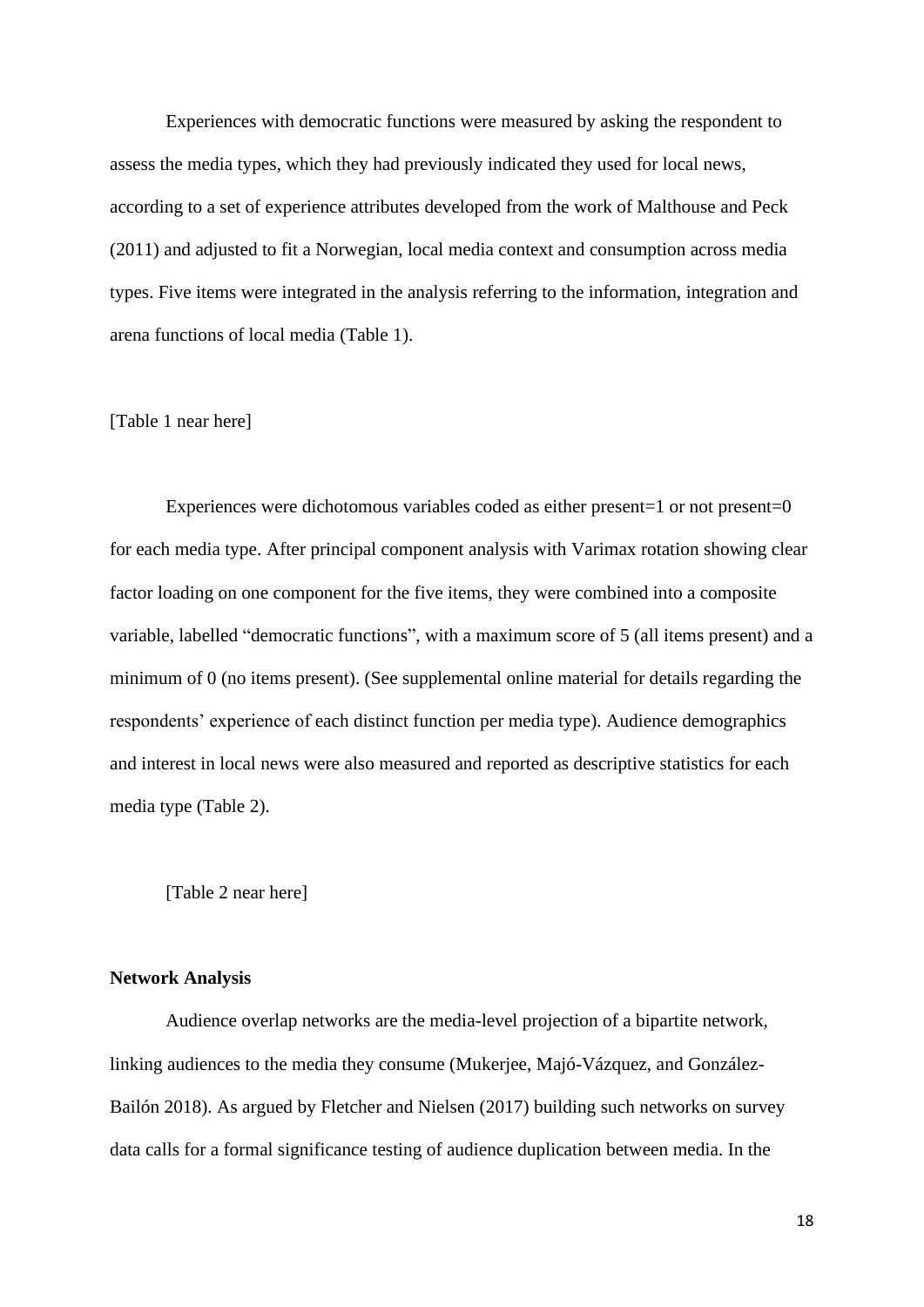present study the *phi* coefficient, a correlation measure related to the chi-square statistic, was calculated to determine whether the observed audience overlap between two media types was greater than the expected overlap. The statistical significance of the *phi* correlations was determined based on the *t* statistic. For a significance level  $p < .01$ , *t* values need to be  $> 2.58$ . A link between two nodes (media types) was created if the audience overlap between them had *t* values above the probability threshold  $p < .01$ . Audience overlap below this level was removed from the network. (See Mukerjee, Majó-Vázquez, and González-Bailón 2018 for further details regarding method). This resulted in an undirected network with 16 nodes, 78 significant links and a density of 0.65. Density refers to the proportion of possible links between nodes that are actually present in the network (Fletcher and Nielsen 2017). To analyze patterns of convergence further, the study employed a series of network-descriptive statistics using the Gephi (version 0.9.2) open-source software. First, the number of network *components* was identified, referring to the number of subgroups of media nodes that are not linked to other subgroups within the network. The number of components reveal tendencies toward media enclaves that share audiences between themselves but not with other media clusters in the network. Supplementing this, the built in modularity algorithm in Gephi known as the Louvain method was utilized to detect community structures among the nodes. This means partitioning the network into inter-connected sub-units based on modularity which measures the density of links inside communities as compared to links between communities (Blondel et al. 2008). Then a *degree centrality* score for each node was calculated, referring to the number of significant links (audience overlap) that each node (media type) has with other nodes in the network. If people reading the online local newspaper also use many other media types to keep updated on local matters, the online local newspaper will have many links and a high degree score. *Average degree* was calculated by dividing the total number of audience overlap links by the total number of media type nodes. A low average degree score indicates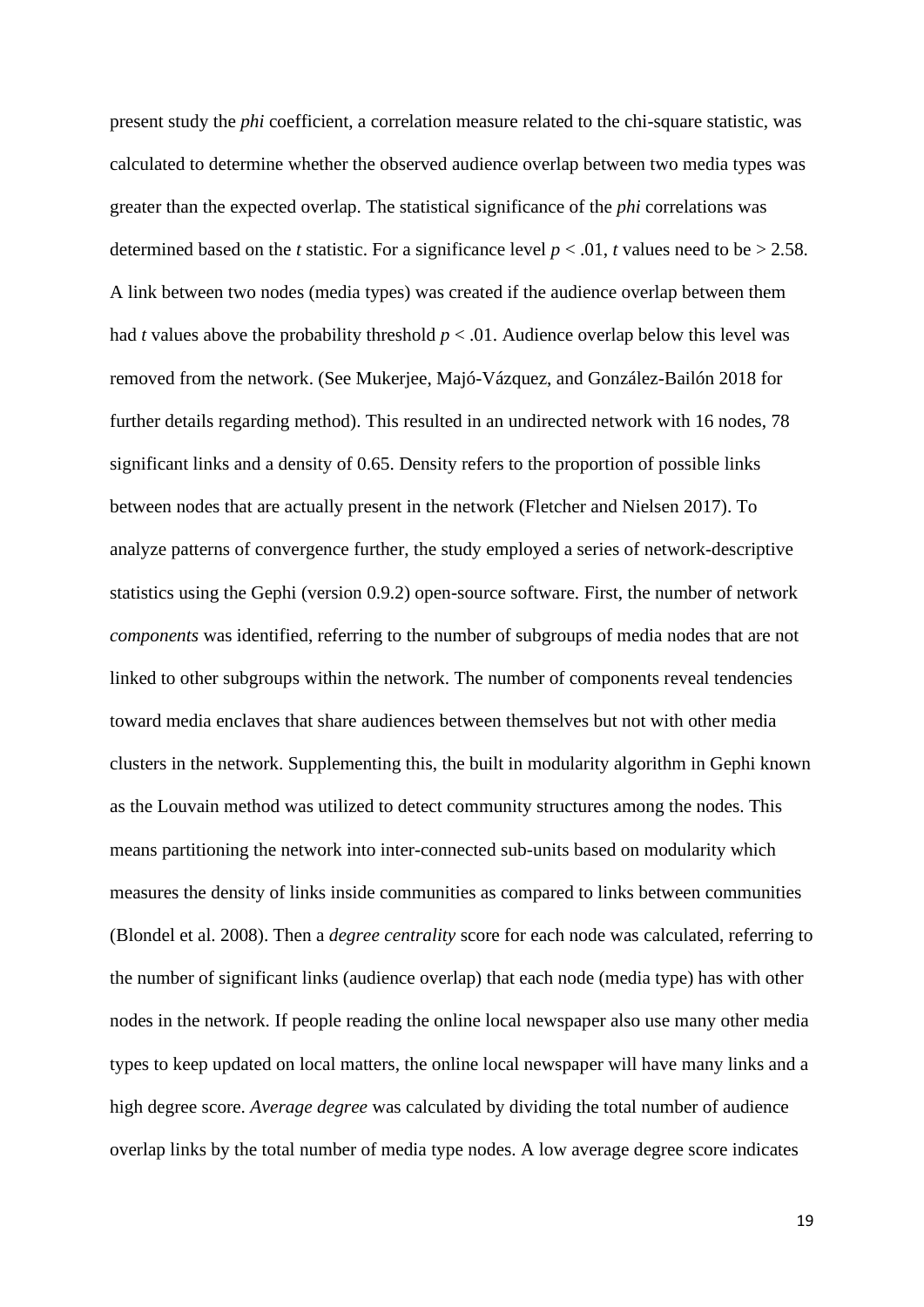low levels of audience overlap. Furthermore, a *weighted degree score* was calculated, referring to the sum of the weight of the links of each node. The more users a media type (node) shares with other media types, the higher the weighted degrees score and the more central is the source. These measures were used in combination with reach to capture patterns of convergence in use.

#### **Results**

With regard to RQ1 the patterns of convergence in people's use of different media types are visualized as an audience overlap network in Figure 1 (*N*=1692). The size of the nodes is determined by each media type's audience reach. The thickness of the links between them reflects observed audience overlap. For Twitter and municipal webpages there is a thin line, indicating little observed audience overlap (*n*=40), whereas for local newspapers online and Facebook there is a thick line showing substantial audience overlap (*n*=693). The layout of the networks is determined by the Force Atlas 2-algorithm.

# [Figure 1 near here]

The network had one component, i.e. there were no subgroups of nodes (media types) sharing audiences between themselves but not with other subgroups. However, the community analysis identified two distinct communities. The smallest community with 6 nodes was more traditionally oriented with a mix of printed newspapers and online sources but no social media platforms. The largest community with 10 nodes was more hybrid in nature consisting mainly of digital media, both legacy media and social media platforms. The average degree score in the total network was 9.75, meaning that on average the media types shared audiences with 2/3 of the other media. Table 3 reports weighted degree centrality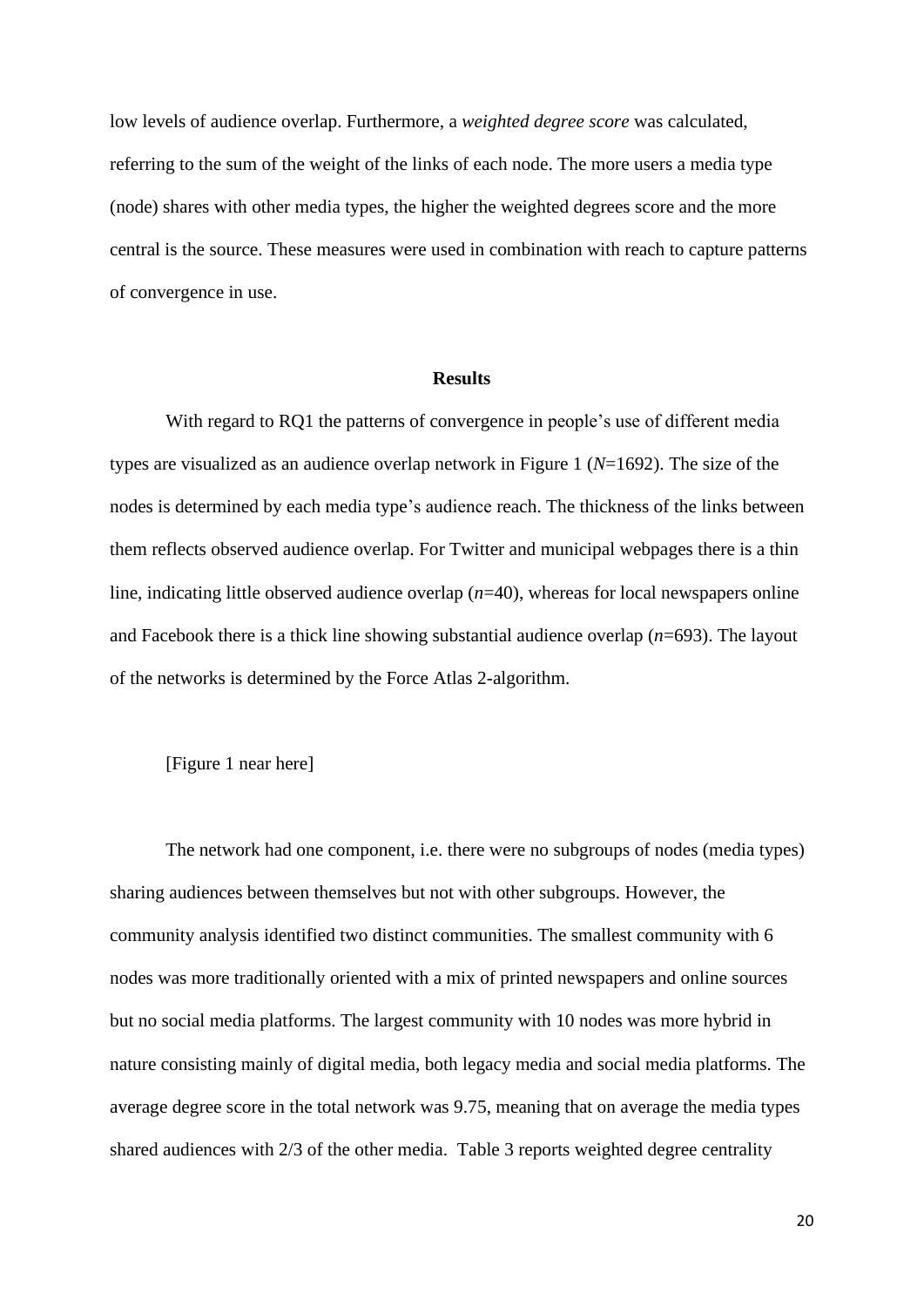along with degree centrality and reach for each media type. Taken together these three measures demonstrate local and regional online newspapers' central position in the local news landscape. These online media were sources that a considerable share of the audience turned to for local news and information (reach); they shared audience with almost all the other media under survey (degree centrality) and shared a larger audience with other media (weighted degree centrality). Local and regional online newspapers together with Facebook constituted the most connected media, meaning they were used in conjunction with each other by most people. The printed editions of local and regional newspapers shared audiences with a smaller number of other sources and the size of the audiences shared with other media was smaller, particularly for regional printed newspapers. The public broadcaster NRK's local radio and TV offering reached more than 50% of the population, on par with local online newspapers, but was less central in terms of degree and weighted degree centrality, i.e. it was less used in combination with other media. Facebook had the highest weekly reach. Close to 7 out of 10 respondents consulted this platform for local news and information and its weighted degree score was among the highest in the material. Local bloggers had comparatively low reach and weighted degree score but as many audience overlap ties with other media as Facebook, suggesting that they were not marginalized in the local environment but often used in combination with other media.

#### [Table 3 near here]

Turning to RQ2, Table 4 provides democracy scores for the surveyed media types. Printed local newspapers had the highest mean score, followed by online local newspapers, demonstrating that these media were associated with more democracy functions by their users than any of the other media types under study. The difference in democracy score favoring the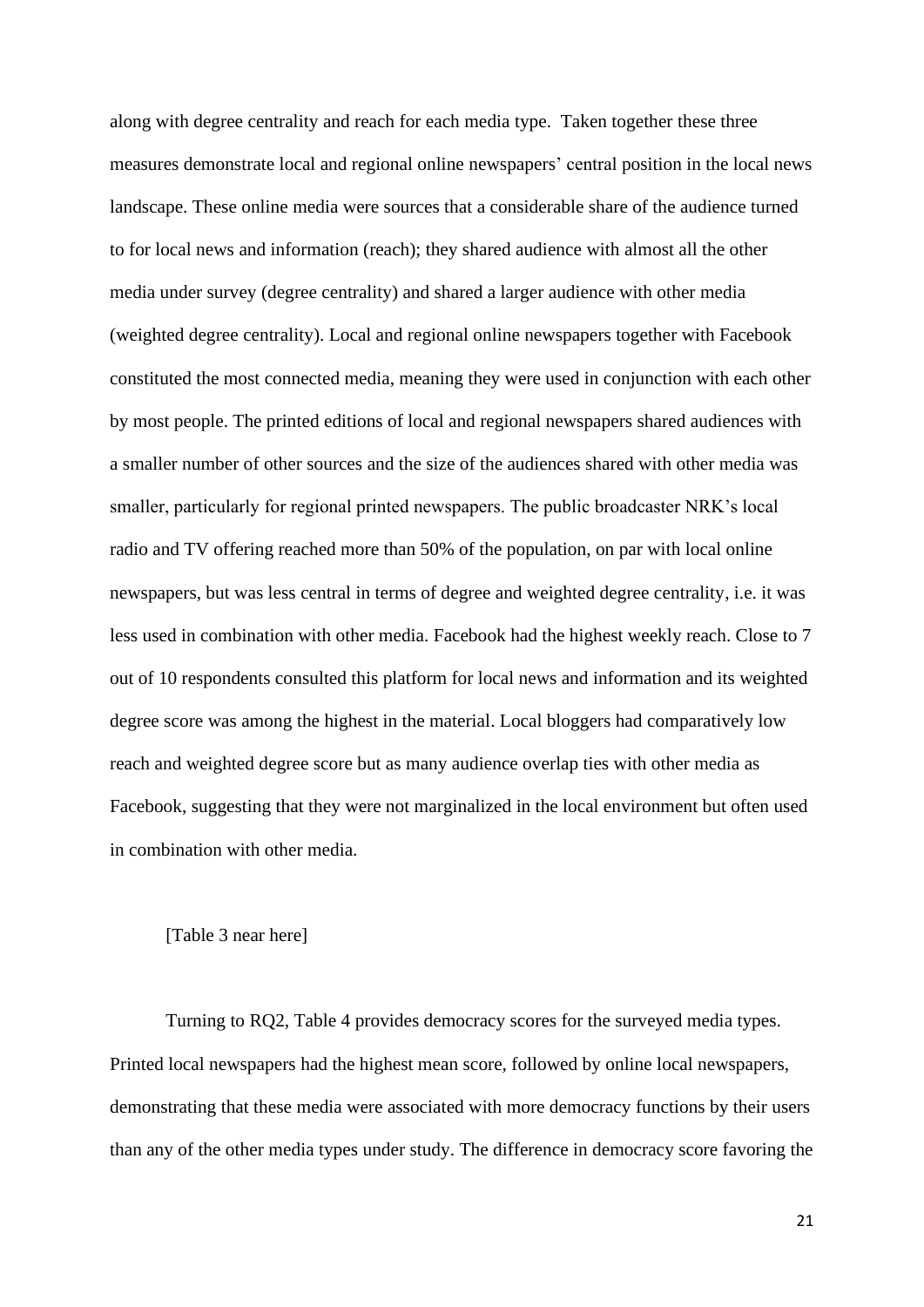print edition was also the case for regional newspapers: the printed edition was perceived as performing better than the online edition in terms of fulfilling democratic roles in the local community. However, both for local and regional newspapers, audience reach was higher for online editions.

### [Table 4 near here]

Adding to this picture, Facebook was the source that most people turned to for local news and information, but in terms of democracy score, the social networking platform lagged behind both the online and printed local newspapers (see Figure 2). Still, with a mean democracy score of 1.36, 95% CI [1.27, 1.44] Facebook performed considerably better than other social media players did. Due to Facebook's role as a distributor of content from other media, the score may reflect the democratic roles of legacy media such as the local newspaper to some extent. One in three (35%) of all the respondents and half (50%) of those who explicitly used Facebook to keep updated about their community followed their local newspaper on the platform. In comparison, 3% or less followed their local newspaper on Twitter, Instagram or Snapchat. Facebook's democracy score was higher among those who followed their local newspaper on Facebook: 1.77, 95% CI [1.63, 1.90] and lower among those who did not: 1.03, 95% CI [0.93, 1.12]. This suggests that local newspapers' presence on Facebook improves peoples' experience of the platform as a public connection resource. Among the other digital-born media in the material, municipal webpages had the highest democracy score, ahead of local organizations' webpages and local bloggers. Municipal webpages performed on par with or even better than some of the general news sources in the material. However, in terms of audience reach, they played a marginal role, providing local news and information to little more than 1 in 10 of the respondents in the survey (13%).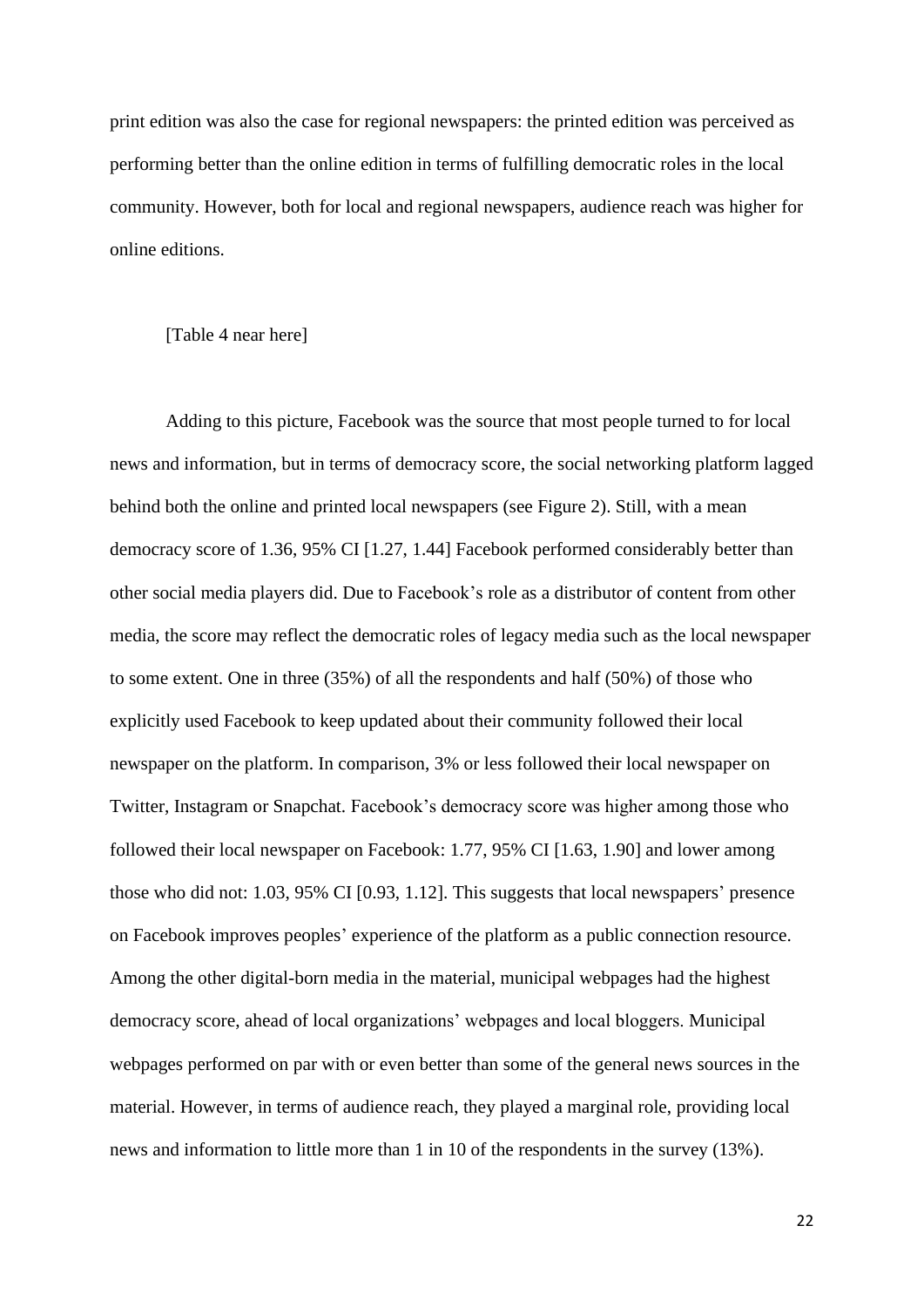In sum, the audience reach and democracy score data are evidence of local newspapers' key role as information sources, debate arenas and mediators of local identity in the Norwegian context. When used in tandem, the preferred combination for a third of the survey respondents  $(n=519)$ , the online and printed edition of the local newspapers provided their users with the most pronounced democracy experiences among the media pairs in the network of local sources.

### [Figure 2 near here]

The visualization of use patterns and experiences (Figure 2) shows how the most used media types were also among the ones most strongly associated with democratic functions in the audience overlap network, but there were also media types with low democracy score and relatively high reach. The weighted degree centrality which incorporates reach as well as degree centrality was moderately positively correlated with democracy functions scores ( $r =$ .53,  $p < .05$ ) in support of H1.

## **Discussion and Conclusion**

Taking the concept of mediated public connection as its point of departure, the present study has introduced two distinct dimensions of the supply-demand interplay between local online and offline news and information sources and their audiences and demonstrated how these theoretically distilled dimensions can aid our understanding of media as public connectors in high choice, digitally advanced local contexts. By exploring the practice dimension of people's media use in Norway the study finds substantial convergence in local news consumption adding some nuance to concerns of fragmentation and disintegration of local life. In this particularly media abundant media system, there were no disconnected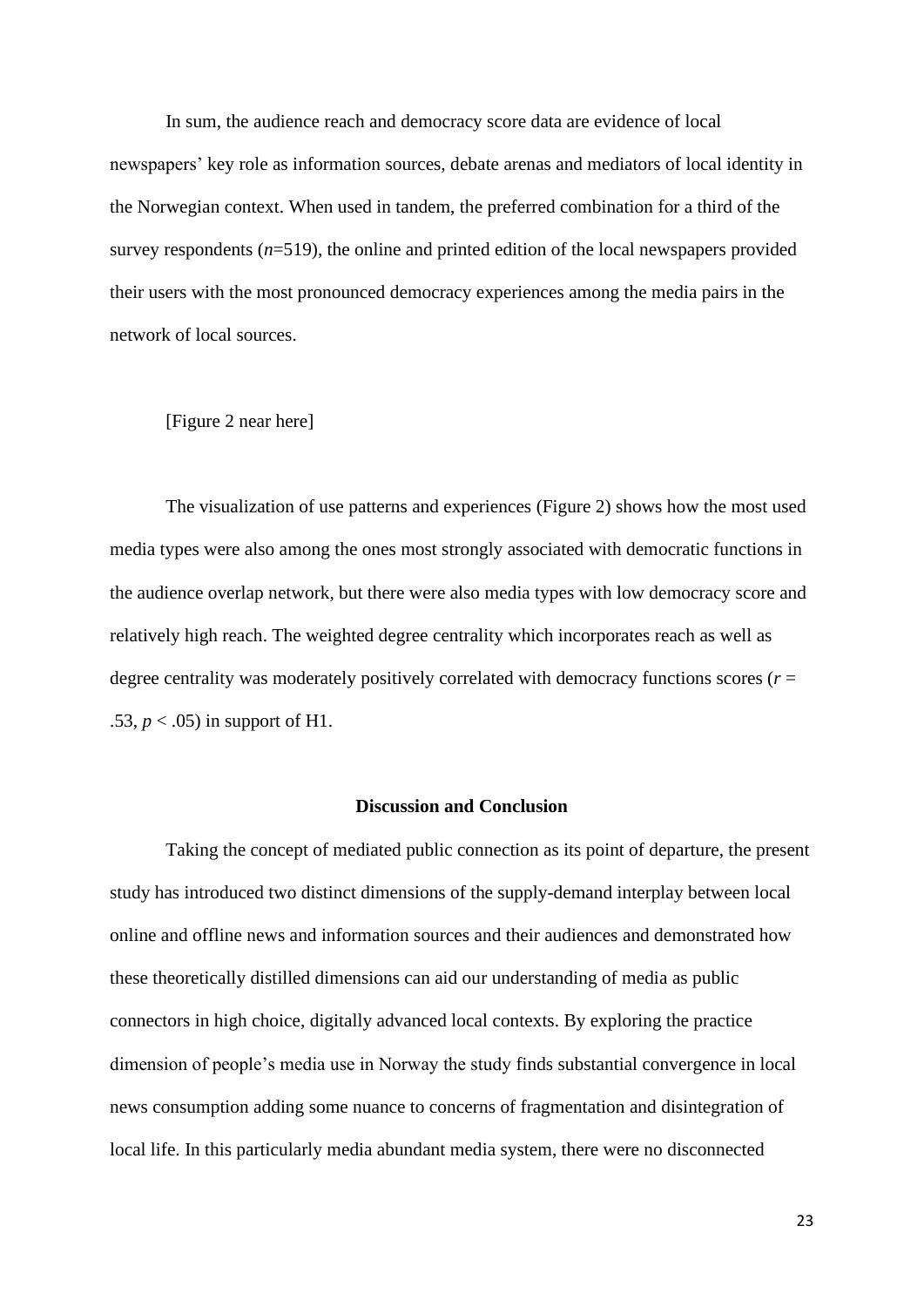clusters of media without audience overlap to other media, suggesting that the media enclaves, or sphericules, that Sunstein (2009) and Gitlin (2002) envision, have yet to emerge in this local media environment, at least when analyzing media consumption on the aggregate media type level. The results lend support to Bruns' (2019) argument that rather than being trapped in filter bubbles created by algorithms on single digital platforms, people use a variety of media effectively "bursting the bubble". Instead of segregated and specialized local media niches, the study identifies complex convergence patterns where all researched media shared audiences with several other media extending findings by Weeks et al., (2016), Webster and Ksiazek (2012), Fletcher and Nielsen (2017) to the local context.

Such convergence patterns were most salient between online local and regional newspapers and Facebook, suggesting that these digital media together constituted the backbone of the local news and information ecology, used by most people in combination with each other. The communities identified in the network suggest that the local media landscape in Norway consists of two connected but distinct news and information spheres. In one sphere, audiences mainly combine sources that are traditionally associated with general news and information. In the other sphere, more hybrid use patterns emerge as described by Chadwick (2017). Here audiences blend journalistic and social media to keep informed about their locality. In both spheres, local newspapers play a key role. This challenges concern over mass media's erosive capacity to shape common experiences and promote shared discourses required by a well-functioning democracy (Karppinen 2012).

However, the findings show that the local newspapers' role as "community glue" providing a common local information infrastructure is under pressure in the digital realm. Facebook has taken over as *the* most popular local news and information source in Norway. This supports previous findings on the centrality of Facebook as local news source by Nygren and Leckner (2016) and Gulyas, O'Hara, and Eilenberg (2018). Although Facebook provide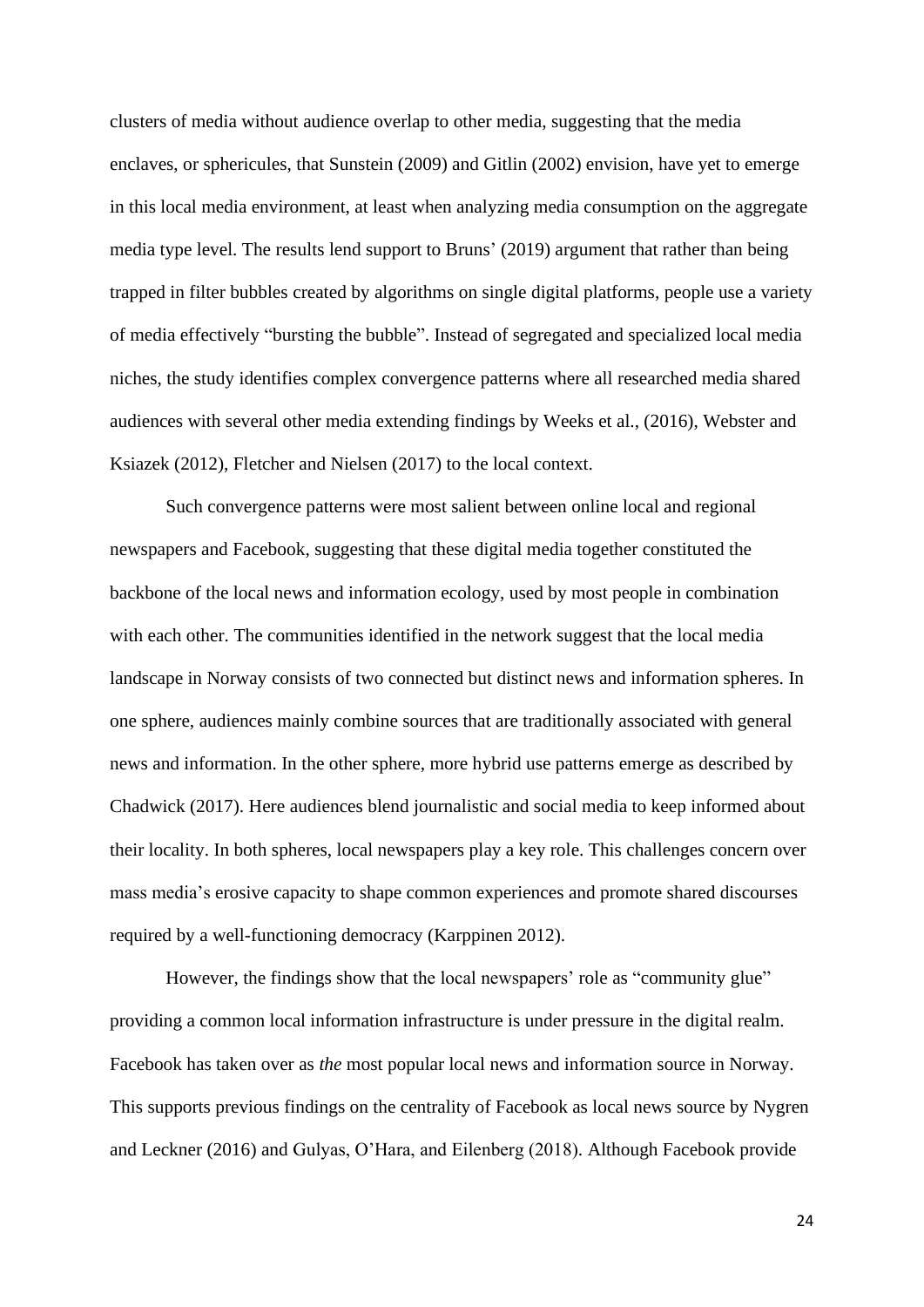an additional channel for local newspapers to reach their audience, the individualized, algorithmically controlled news feed on this platform represents a content mix that differs substantially from the unified, edited journalistic news provision of local newspapers. On Facebook, local newspapers source only a fraction of the content that users may or may not encounter in their stream of updates, shares, recommendation etc. Thus, rather than strengthening the relationship between local newspapers and the audience, Facebook may weaken local newspapers' position as "community glue" and go-to-place for local news. Even further away from legacy media's traditional news provision is mobile messaging application Snapchat which one third of the population said they used to keep updated on their local community. The use of Snapchat and other social media platforms demonstrates how connecting with the local community through media is a multifaceted digital practice that goes far beyond reading local news in a journalistic sense.

When combining the practice dimension with the perception dimension of people's mediated public connection the study reveals a general preference for local news and information sources that, at least to some extent, fulfill the democratic functions envisioned by the social responsibility ideals of the press (Baker 2001). Still, democracy scores combining the information, integration and arena functions were overall low. The medium with the highest score – the local printed newspaper – is in steep decline (Wadbring and Bergstrom 2017) and had a less central position in the network of local media than its online counterpart did. Supporting previous findings by Skogerbø and Winsvold (2011), this suggests local news organizations are still unable to deliver the same level of democratic experiences through their digital journalism as they are in print. The findings provide little evidence that any of the digital-born players are capable of filling these functions for local audiences, supporting findings by Lie (2018) and Nygren and Leckner (2016). Instead, journalists and editors are challenged to improve the democratic experiences that their digital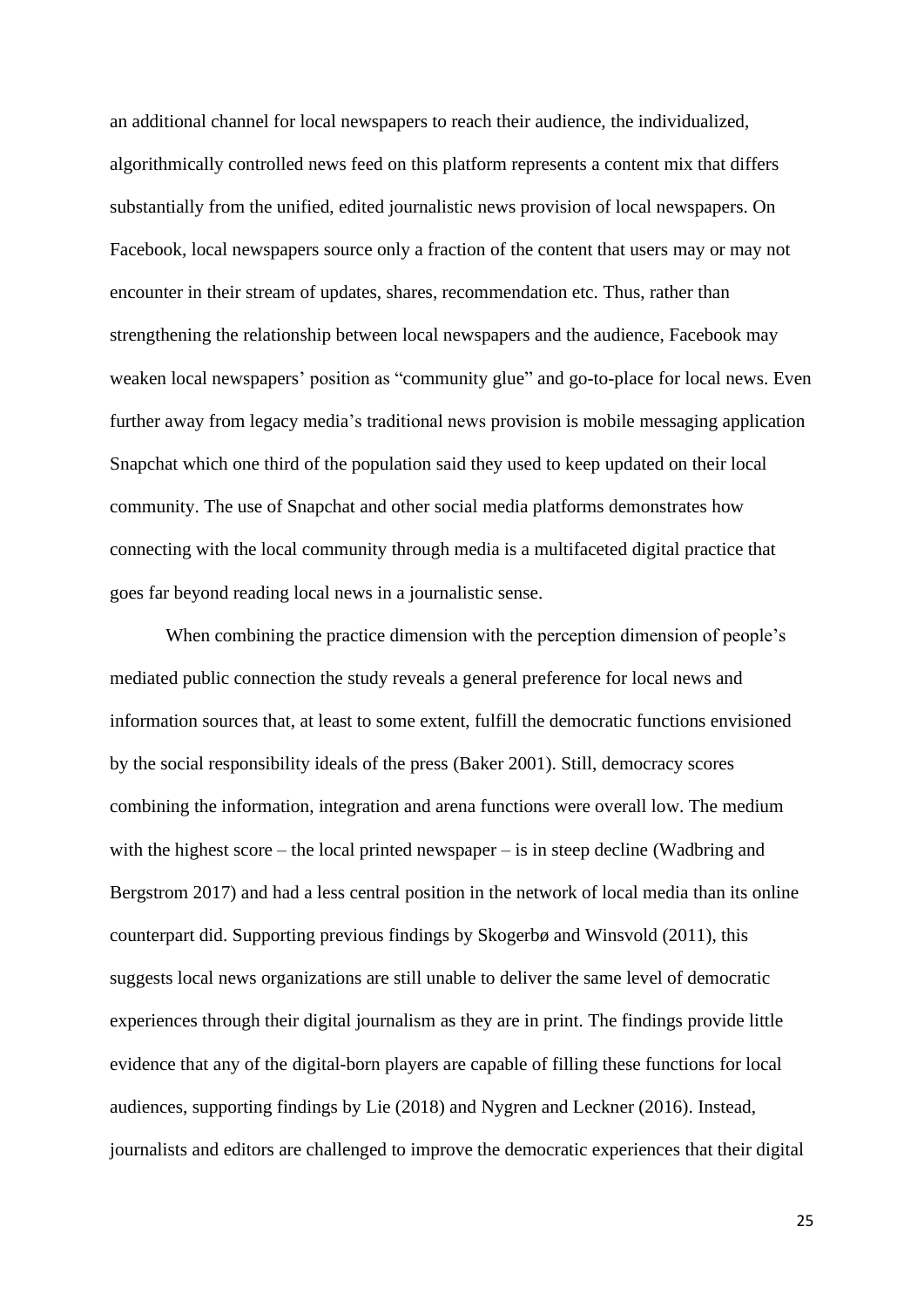journalism provides to audiences. Such efforts are complicated by competitive conditions in the digital sphere stimulating news organizations to soften news and serve click-bait at the expense of quality reporting (Van Aelst et al. 2017) as well as reducing journalistic investment to cut costs (Nielsen 2015). As such, the findings presented here serve as a wakeup call, demonstrating the urgency of improving rather than weakening the democratic role of digital journalism and general news media for the benefit of local democracies.

To the best of my knowledge, this study is the first to conduct network analysis to examine levels of audience overlap across media types in the local context. More importantly, it proposes a theoretical conceptualization that links patterns of convergence in media use to the more profound question of local media's democratic role as resources for people's public connection in local communities. In doing so, the study bridges previous audience fragmentation research with research into people's experiences with local journalism as civic resources both online and offline. Methodologically, the study covers new ground by combining use and experience data within a network analysis framework. The way democratic values traditionally associated with local journalism are experienced in a fast moving, high choice media environment provides input to both media policy formulation processes and strategic decision making in local media companies.

The study has limitations, such as its national outlook. Empirical findings from Norway cannot be generalized to other markets without considering the country's unique characteristics. Future studies are encouraged to explore how the practice and perception dimensions of mediated public connection play out under different structural conditions. One particular challenge is to assess differences between local communities. To further advance the endeavor suggested here, a more detailed comparison between communities could be conducted using the same analytical prism. Such studies could provide more detailed accounts of which media sources people use within specific local contexts. Another challenge is to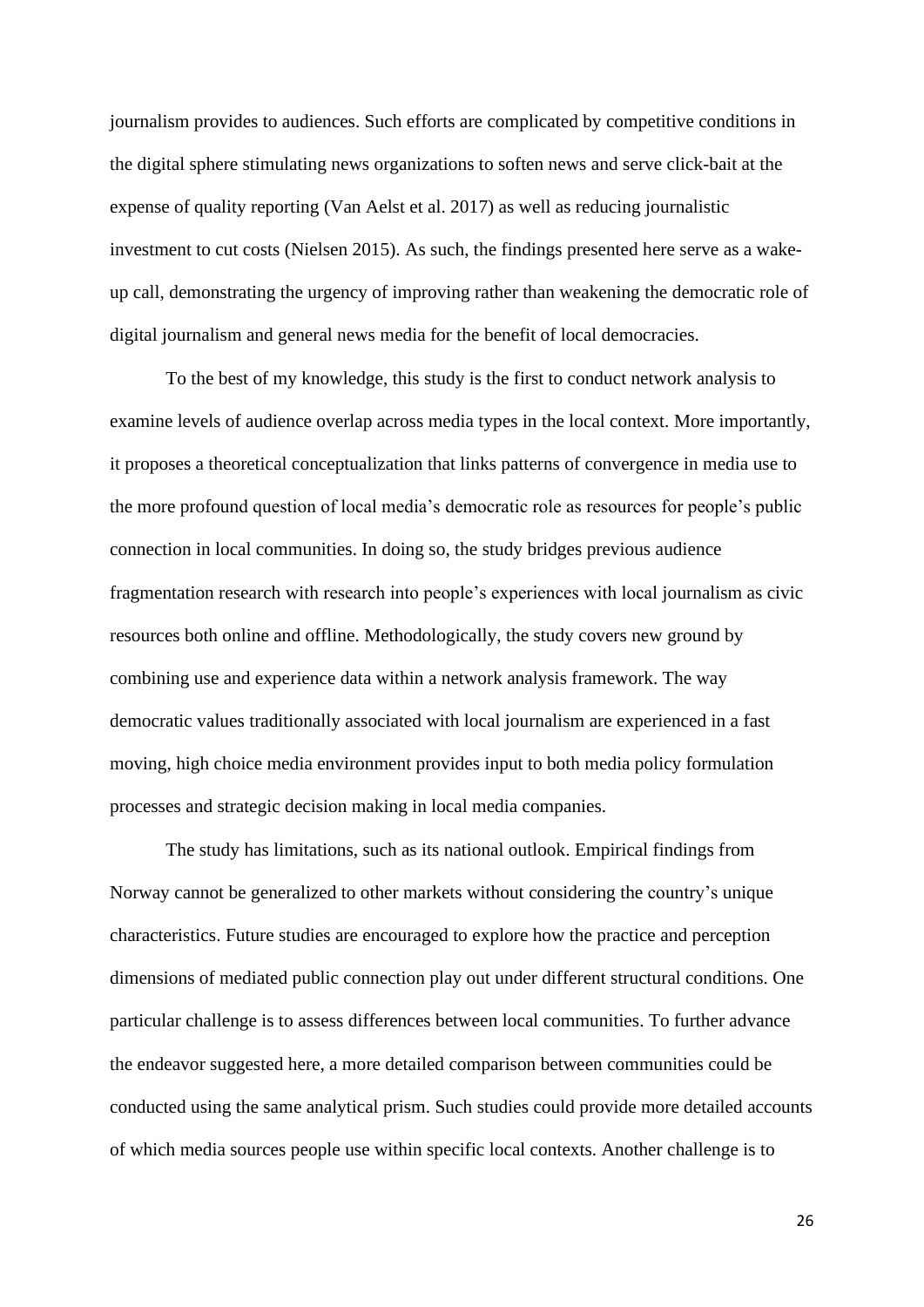expand knowledge of individual factors that can explain patterns of audience overlap, such as age and willingness to pay for news, and its implications for the use of local media. Furthermore, I call on future research to dig deeper into convergence in use on a content level in order to add more depth to our understanding of what content people encounter. As such, one should be careful not to make simplistic conclusions about media's role as common points of reference for citizens based on which media types they use. Social media platforms like Facebook represent a particular challenge in this respect and further research is required to unpack the complex sourcing of local news and information on this platform. The hybrid, fast changing local news environment calls for a broad examination of media use patterns and to this end, the present study serves as a starting point.

With regard to the democracy perspective and social responsible model of journalism that this research builds on, one should not be blind to the historical, societal and technological context that has shaped them. As digital journalism researchers we are challenged to reflect upon their relevance for our understanding of the relationship between people, media and communities in an increasingly fluid, digital and interactive world. Future research is encouraged to discuss and explore alternative ways of understanding what "good democratic communication" (Althaus 2012) means in local communities and how digital journalism can contribute to such good democratic communication.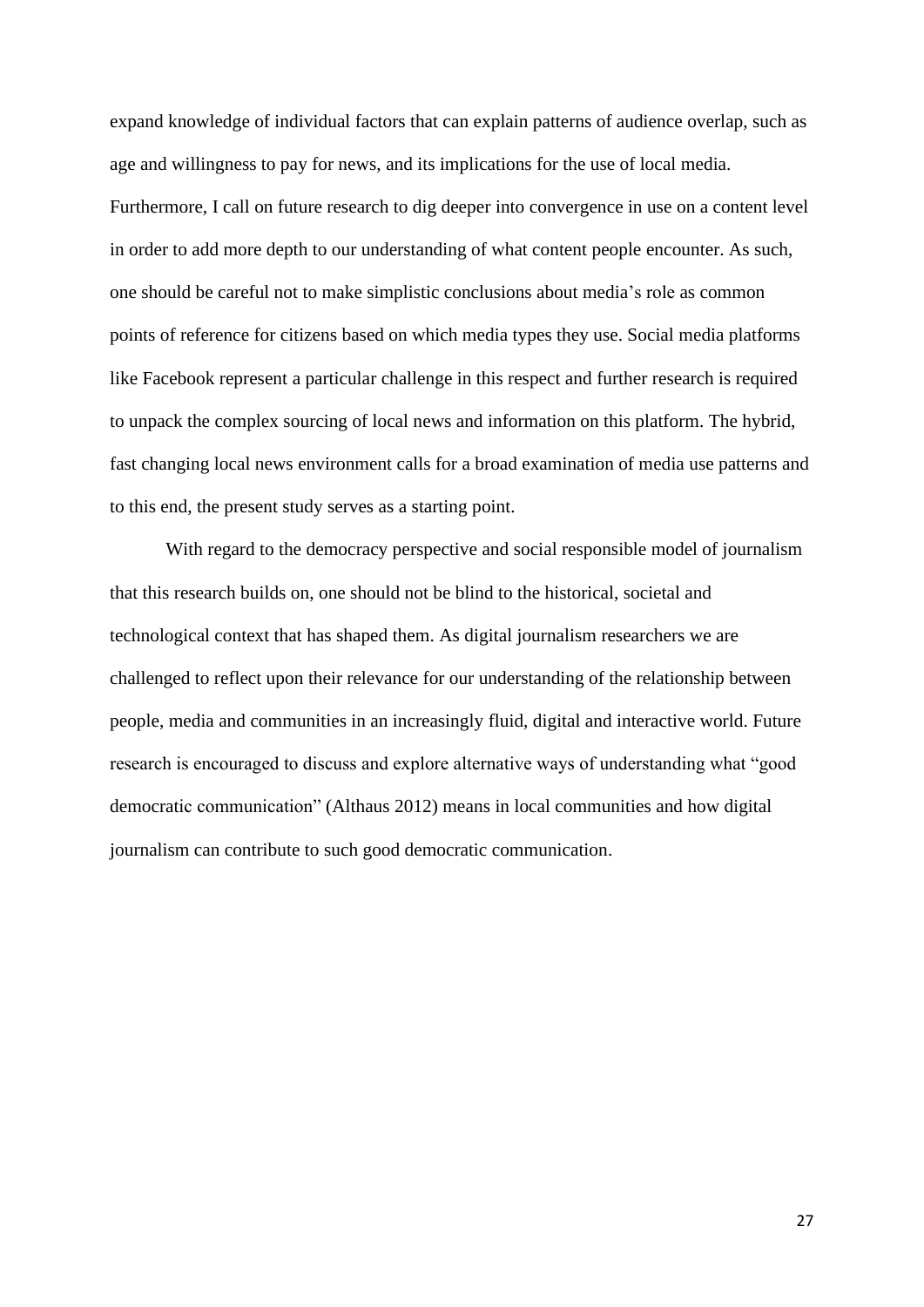# **References**

- Althaus, Scott L. 2012. "What's good and bad in political communication research? Normative standards for evaluating media and citizen performance." *The SAGE handbook of political communication*:97-112.
- Anderson, Chris. 2006. *The long tail: Why the future of business is selling less of more*: Hachette Books.
- Baker, C Edwin. 2001. *Media, markets, and democracy*: Cambridge University Press.
- Bergström, Annika, and Maria Jervelycke Belfrage. 2018. "News in social media: incidental consumption and the role of opinion leaders." *Digital Journalism* 6 (5):583-598.
- Blondel, Vincent D, Jean-Loup Guillaume, Renaud Lambiotte, and Etienne Lefebvre. 2008. "Fast unfolding of communities in large networks." *Journal of statistical mechanics: theory and experiment* 2008 (10):P10008.
- Boukes, Mark. 2019. "Social network sites and acquiring current affairs knowledge: The impact of Twitter and Facebook usage on learning about the news." *Journal of Information Technology & Politics*:1-16.
- Bruns, Axel. 2019. *Are Filter Bubbles Real?*: John Wiley & Sons.
- Chadwick, Andrew. 2017. *The hybrid media system: Politics and power*: Oxford University Press.
- Christians, Clifford G, Theodore Glasser, Denis McQuail, Kaarle Nordenstreng, and Robert A White. 2010. *Normative theories of the media: Journalism in democratic societies*: University of Illinois Press.
- Cicarova, Lenka Waschkova. 2017. "The Voice of the Locality." In *Voice of the Locality: Local Media and Local Audience*, edited by Lenka Waschkova Cicarova. Brno: Muni Press.
- Couldry, Nick, Sonia Livingstone, and Tim Markham. 2016. *Media consumption and public engagement: Beyond the presumption of attention*: Springer.
- Dahlgren, Peter. 2009. *Media and political engagement: Citizens, communication, and democracy*: Cambridge University Press.
- Ekström, Mats, and Oscar Westlund. 2019. "The dislocation of news journalism: A conceptual framework for the study of epistemologies of digital journalism." *Media and Communication* 7 (1):259-270.
- Engan, Bengt. 2015. "Perceived relevance of and trust in local media." *Local journalism: The decline of newspapers and the rise of digital media*:141-164.
- Fletcher, Richard, and Rasmus Kleis Nielsen. 2017. "Are news audiences increasingly fragmented? A cross-national comparative analysis of cross-platform news audience fragmentation and duplication." *Journal of Communication* 67 (4):476-498. doi: 10.1111/jcom.12315.
- Gentzkow, Matthew, and Jesse M Shapiro. 2011. "Ideological Segregation Online and Offline." *Quarterly Journal of Economics* 126 (4):1799-1839. doi: 10.1093/qje/qjr044.
- Gitlin, Todd. 2002. "Public sphere or public sphericules?" In *Media, ritual and identity*, edited by T and Curran Liebes, J, 178-184. Routledge.
- Gulyas, Agnes, Sarah O'Hara, and Jon Eilenberg. 2018. "Experiencing local news online: audience practices and perceptions." *Journalism Studies*:1-18. doi: 10.1080/1461670X.2018.1539345.
- Hardiman, Alex, and Campell Brown. 2018. "More Local News on Facebook." [https://newsroom.fb.com/news/2018/01/news-feed-fyi-local-news/.](https://newsroom.fb.com/news/2018/01/news-feed-fyi-local-news/)
- Hess, Kristy, and Lisa Waller. 2016. *Local journalism in a digital world*: Macmillan International Higher Education.
- Karppinen, Kari. 2012. *Rethinking media pluralism*: Oxford University Press.
- Kaun, Anne. 2013. *Being a Young Citizen in Estonia: An Exploration of Young People's Civic and Media Experiences*: Tartu University Press.
- Kim, Yong-Chan, and Sandra J Ball-Rokeach. 2006. "Civic engagement from a communication infrastructure perspective." *Communication Theory* 16 (2):173-197. doi: 10.1111/j.1468- 2885.2006.00267.x.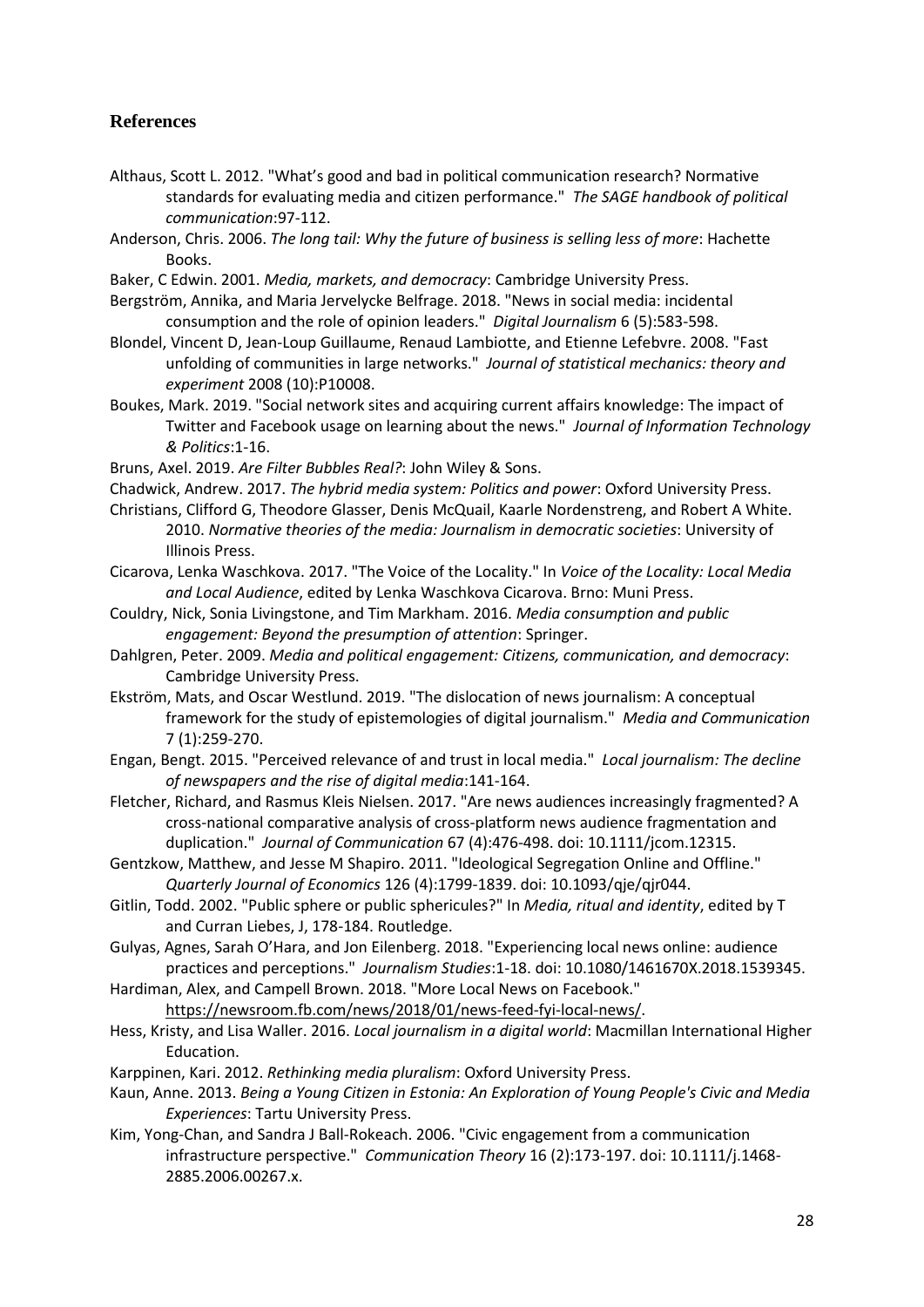- Ksiazek, Thomas B. 2011. "A Network Analytic Approach to Understanding Cross-Platform Audience Behavior." *Journal of Media Economics* 24 (4):237-251. doi: 10.1080/08997764.2011.626985.
- Kösters, Raphel, and Olaf Jandura. 2017. "The Segmentation of Local Audiences? Fragmented Media Use and Types of Media Users at the Local Level." In *Voice of the Locality: Local Media and Local Audience*, edited by Cisarova Lenka Waschkova. Brno: Muni Press.
- LaCour, Michael J, and Lynn Vavreck. 2014. "Improving Media Measurement: Evidence From the Field." *Political Communication* 31 (3):408-420. doi: 10.1080/10584609.2014.921258.
- Lewis, Seth C, and Logan Molyneux. 2018. "A decade of research on social media and journalism: Assumptions, blind spots, and a way forward." *Media and Communication* 6 (4):11-23.
- Lie, Marlene Paulsen. 2018. "Lokalavisen og Facebook en studie av medier og lokaltilhørighet." In *Lokale medier. Samfunnsrolle, offentlighet og opinionsdanning*, edited by Birgit Røe Mathisen and Lisbeth Molandstø, 132-150. Oslo: Cappelen Damm Akademisk.
- Malthouse, Edward C, and Abe Peck. 2011. *Medill on media engagement*: Hampton Press Newburyport, MA.
- Mancini, Paolo. 2013. "Media Fragmentation, Party System, and Democracy." *The International Journal of Press/Politics* 18 (1):43-60. doi: 10.1177/1940161212458200.
- McCollough, Kathleen, Jessica K Crowell, and Philip Napoli. 2017. "Portrait of the Online Local News Audience." *Digital Journalism* 5 (1):100-118. doi: 10.1080/21670811.2016.1152160.
- Mukerjee, Subhayan, Sílvia Majó-Vázquez, and Sandra González-Bailón. 2018. "Networks of audience overlap in the consumption of digital news." *Journal of Communication* 68 (1):26-50. doi: 10.1093/joc/jqx007.
- Napoli, Philip M. 2011. *Audience evolution: New technologies and the transformation of media audiences*: Columbia University Press.
- Newman, Nic, Richard Fletcher, Antonis Kalogeropoulos, and Rasmus Kleis Nielsen. 2019. Reuters Institute digital news report 2019. Reuters Institute for the Study of Journalism, University of Oxford.
- Nielsen, R. K., and S. A. Ganter. 2018. "Dealing with digital intermediaries: A case study of the relations between publishers and platforms." *New Media & Society* 20 (4):1600-1617. doi: 10.1177/1461444817701318.
- Nielsen, Rasmus Kleis. 2015. "The Uncertain Future of Local Journalism." In *Local Journalism. The decline of newspapers and the rise of digital media*, edited by Rasmus Kleis Nielsen, 1-25. London: IB Tauris.
- Nielsen, Rasmus Kleis, and Kim Christian Schroder. 2014. "THE RELATIVE IMPORTANCE OF SOCIAL MEDIA FOR ACCESSING, FINDING, AND ENGAGING WITH NEWS An eight-country cross-media comparison." *Digital Journalism* 2 (4):472-489. doi: 10.1080/21670811.2013.872420.
- Nygren, Gunnar, and Sara Leckner. 2016. "Facebook och hyperlokalt i de lokala mediernas ekosystem."
- Nærland, Torgeir Uberg. 2018. "Fictional Entertainment and Public Connection: Audiences and the Everyday Use of TV-series." *Television & New Media*. doi: 10.1177/1527476418796484.
- OECD. 2016. "OECD Better Life Index.[" http://www.oecdbetterlifeindex.org/.](http://www.oecdbetterlifeindex.org/)
- Oeldorf-Hirsch, Anne, and Christina L DeVoss. 2019. "Who Posted That Story? Processing Layered Sources in Facebook News Posts." *Journalism & Mass Communication Quarterly*:1-20. doi: 1077699019857673.
- Olsen, Ragnhild Kristine, Aske Kammer, and Mona Kristin Solvoll. 2019. "Paywalls' Impact on Local News Websites' Traffic and Their Civic and Business Implications." *Journalism Studies*:1-20.
- Pariser, Eli. 2011. *The filter bubble: What the Internet is hiding from you*: Penguin UK.
- Pew Research Center. 2019. For Local News, Americans Embrace Digital but Still Want Strong Community Connection.
- Picone, Ike. 2016. "GRASPING THE DIGITAL NEWS USER Conceptual and methodological advances in news use studies." *Digital Journalism* 4 (1):125-141. doi: 10.1080/21670811.2015.1096616.